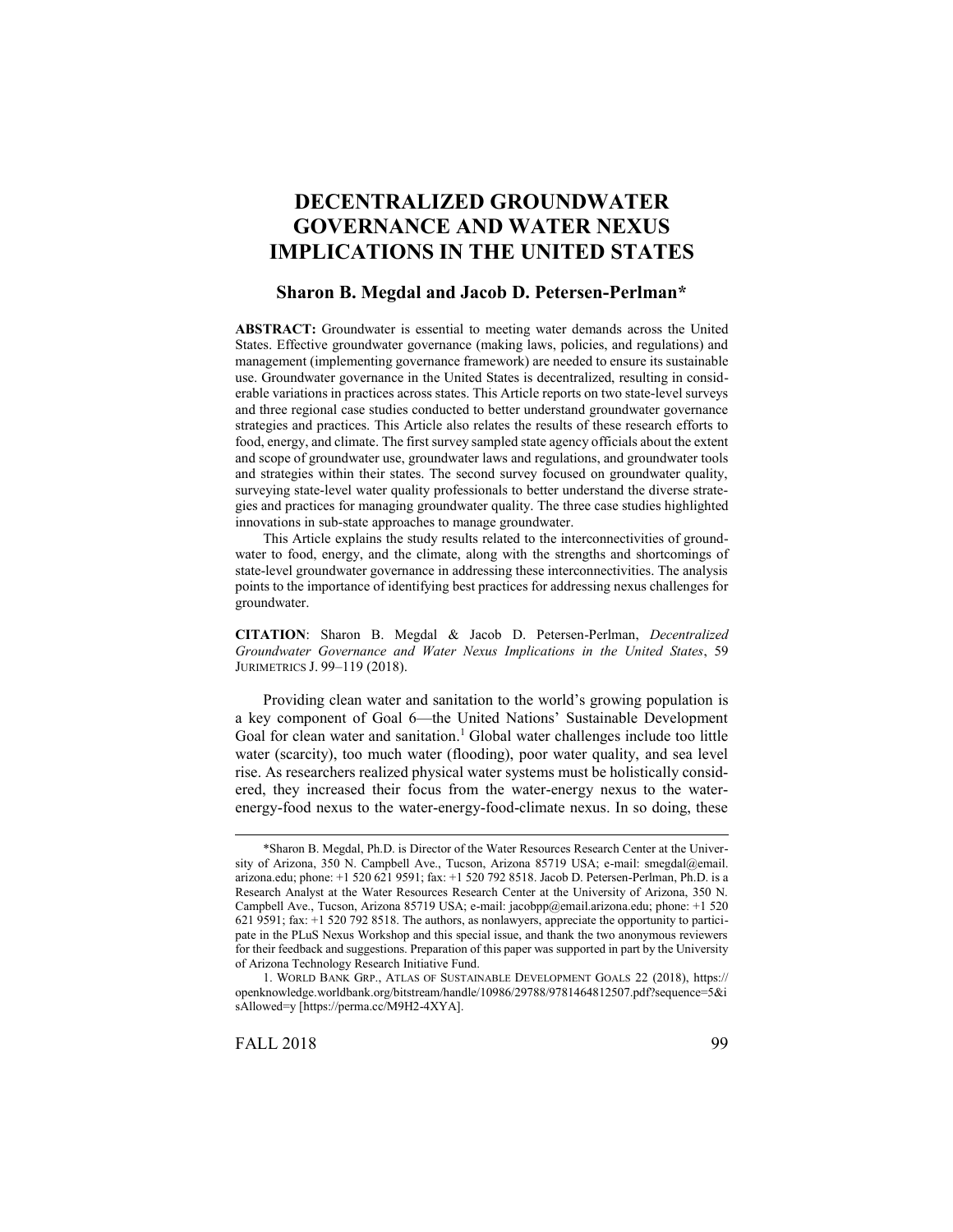researchers started to ask whether it is realistic to expect governance systems to address critical water challenges in a holistic way? Further, what are the prospects for addressing key national or global priorities when water governance is decentralized and national and state-level legal systems may not recognize the connection between surface water and groundwater? These questions can be difficult to answer, particularly when little is known about water governance and management frameworks for the location in question.

While water challenges are at the forefront of global discussions, water can also be a regional or local resource and is subsequently managed and governed as such. This is particularly true for groundwater, the invisible water that is increasing in importance. Groundwater has important linkages with food, energy, and climate. Many farmers use groundwater as a primary source of water for irrigating crops. Groundwater has been used in and has experienced impacts from mining, more recently through hydraulic fracturing of rock for natural gas. Groundwater is also connected to surface water and riparian ecosystems in many cases, though those links are still unknown or poorly understood in certain areas. Governance and management approaches are not necessarily designed to recognize these linkages.

This Article reports on findings from multiple groundwater governance studies in the United States. The absence of clearly articulated national food, energy, climate, and water policies means addressing the nexus issues is largely left to individual states or sub-state jurisdictions. These studies identify both similarities and differences in legal underpinnings for addressing the nexus challenges. The analysis concludes that lack of formulation of national policies, coupled with strong authorities at the state level, makes identifying best governance practices imperative.

# **I. DEFINING GROUNDWATER GOVERNANCE**

Groundwater governance, like other areas of water governance, is receiving global attention. The Global Environmental Facility (GEF), partnering with the Food and Agriculture Organization of the United Nations (FAO), the United Nations Educational, Scientific and Cultural Organization (UNESCO) and others, undertook a project (GEF Project) earlier in this decade to develop a framework for action to raise awareness of the importance of good groundwater governance and to identify best governance practices.<sup>2</sup> To help participating experts and stakeholders understand the highly decentralized approach to groundwater governance in the United States, a team of researchers at the University

<sup>2.</sup> *See About the Project*, GROUNDWATER GOVERNANCE, http://www.groundwatergovern ance.org/about-the-project/en/ [https://perma.cc/69JJ-AZMC]. Not long afterwards, the Organisation for Economic Co-operation and Development (OECD) began its Water Governance Initiative, which focuses on governance for all types of water, not just groundwater. *The OECD Water Governance Initiative*, OECD, http://www.oecd.org/cfe/regional-policy/water-governance-initiative. htm [https://perma.cc/WR3D-BJKD]. Its purpose is to bring stakeholders together twice a year "to share good practices in support of better governance in the water sector." *Id.*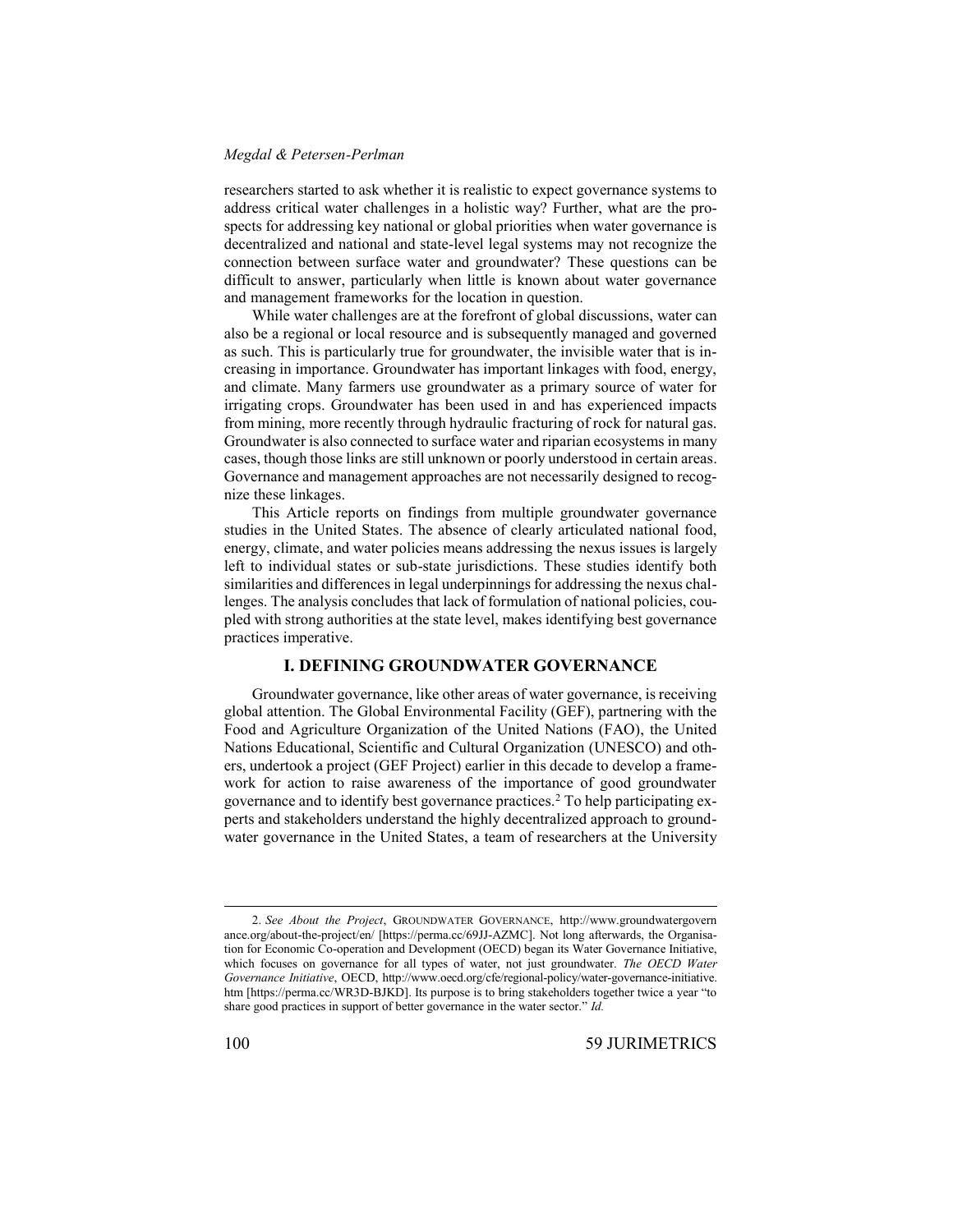<span id="page-2-1"></span>of Arizona undertook a survey of U.S. states' groundwater governance and management practices.<sup>3</sup> The "Initial Survey" was completed in 2013 and presented at the GEF Project's March 2013 Regional Consultation.<sup>4</sup>

<span id="page-2-2"></span><span id="page-2-0"></span>The term *groundwater governance* has no single or simple definition. During the early stages of the GEF Project, a thematic paper on groundwater governance policy noted the multiple definitions in the literature and offered the following definition: "Groundwater governance is the process by which groundwater is managed through the application of responsibility, participation, information availability, transparency, custom, and rule of law. It is the art of coordinating administrative actions and decision making between and among different jurisdictional levels—one of which may be global." <sup>5</sup> When we reported on our Initial Survey in the literature, we modified this into a singlesentence definition: groundwater governance is "the overarching framework of groundwater use laws, regulations, and customs, as well as the processes of engaging the public sector, the private sector, and civil society."<sup>6</sup> In its final documents, the GEF Project settled on yet another definition: groundwater governance "comprises the enabling framework and guiding principles for responsible collective action to ensure control, protection and socially-sustainable utilisation of groundwater resources for the benefit of humankind and dependent ecosystems." <sup>7</sup> Thus, groundwater governance is more than the legal structure for regulation and monitoring government, but all definitions include the legal framework as part of groundwater governance. <sup>8</sup> Governance is distinct from groundwater management, which is the actions taken that are predicated on the governance framework. <sup>9</sup> For example, the governance framework may allow for water banking, but individual water providers are the ones who then decide when and where to bank water.

9. VARADY ET AL., *supra* not[e 5,](#page-2-0) at 8.

<sup>3.</sup> *See generally* ANDREA K. GERLAK ET AL., GROUNDWATER GOVERNANCE IN THE U.S.: SUMMARY OF INITIAL SURVEY RESULTS (2013), https://wrrc.arizona.edu/sites/wrrc.arizona.edu/ files/pdfs/GroundwaterGovernanceReport-FINALMay2013.pdf[https://perma.cc/EWD6-S3UA] [hereinafter INITIAL SURVEY].

<sup>4.</sup> Sharon B. Megdal et al., *Groundwater Governance in a Federal Framework: Results of a Survey of the 50 States of the USA*, WATER RESOURCES RES. CTR. (Mar. 20, 2013), https://docs. google.com/viewerng/viewer?url=http://www.fao.org/fileadmin/user\_upload/groundwatergovernance /docs/Hague/Presentations/Day2/P5A\_Megdal\_20Mar2013\_FINAL\_USAStates19Mar2013.pdf [https:// perma.cc/8TBL-P9KJ].

<sup>5.</sup> ROBERT G. VARADY ET AL., GROUNDWATER GOVERNANCE: A GLOBAL FRAMEWORK FOR COUNTRY ACTION: GROUNDWATER POLICY AND GOVERNANCE 7 (Glob. Env't Facility ID 3726, 2013), http://www.groundwatergovernance.org/fileadmin/user\_upload/groundwatergovernance/docs/ Thematic\_papers/GWG\_ThematicPaper5\_APr2013\_web.pdf [https://perma.cc/873L-UV7Z].

<sup>6.</sup> Sharon B. Megdal et al., *Groundwater Governance in the United States: Common Priorities and Challenges*, 53 GROUNDWATER 677, 678 (2015)*.*

<sup>7.</sup> *See* Maria-Helena Semedo et al., *Foreword to* FOOD & AGRIC. ORG., SHARED GLOBAL VISION FOR GROUNDWATER GOVERNANCE 2030 AND A CALL-FOR-ACTION (2016), http://www.fao. org/3/a-i5508e.pdf [https://perma.cc/5W6K-DPN4].

<sup>8.</sup> *See* Sharon B. Megdal, *Invisible Water: The Importance of Good Groundwater Governance and Management*, NPJ CLEAN WATER, Sept. 3, 2018, at 1, 2.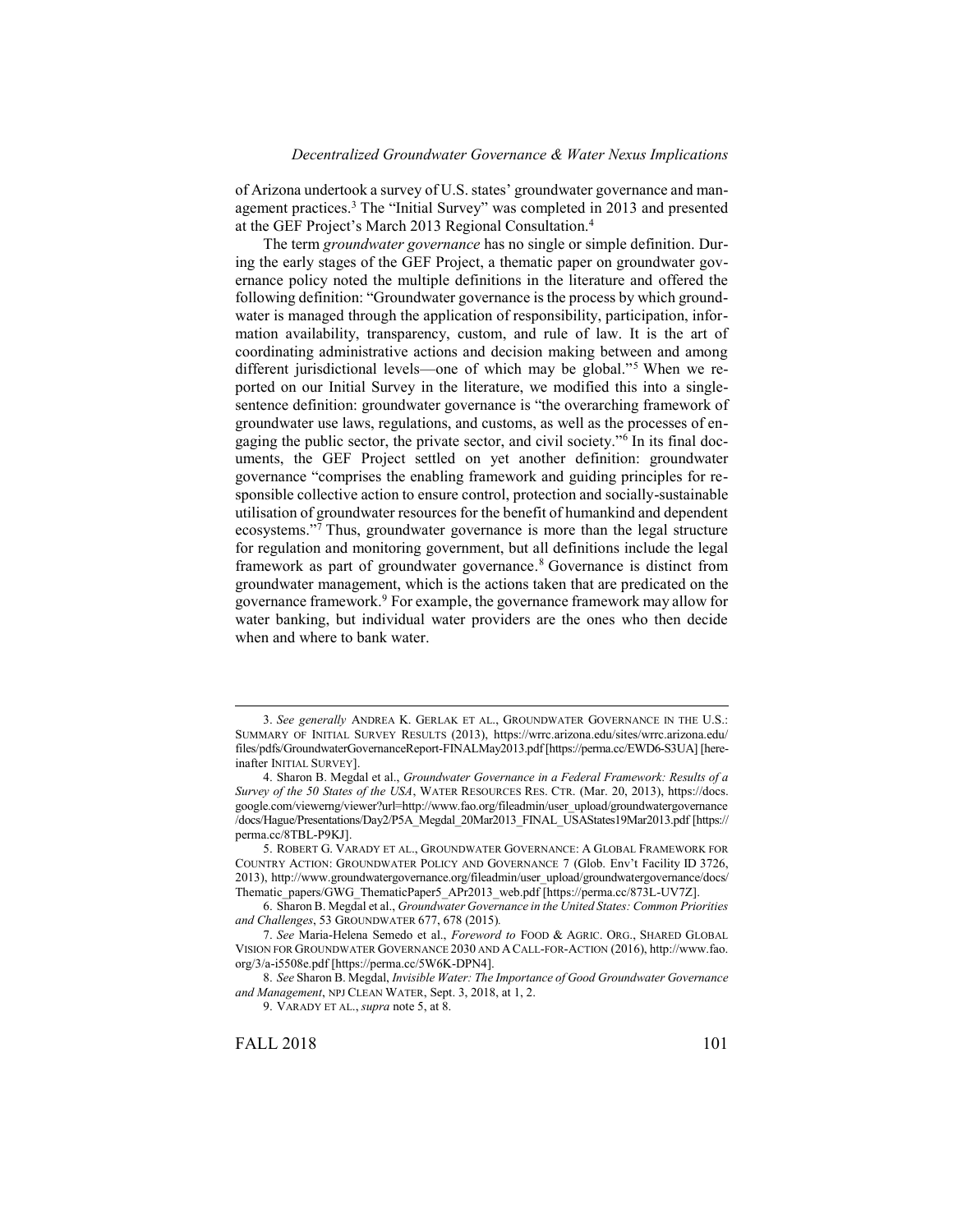# **II. DECENTRALIZED GROUNDWATER GOVERNANCE IN THE UNITED STATES AND NEXUS IMPLICATIONS**

<span id="page-3-0"></span>As explained by Megdal, her coauthors, and others, water governance and particularly groundwater governance—is delegated to the states in the United States. <sup>10</sup> Moreover, within states, groundwater governance may be split across different state agencies.<sup>11</sup> The availability of water varies by state, with the focus on water quantity versus water quality depending on the water abundance of the state, among other factors. <sup>12</sup> In addition, groundwater governance may vary considerably within states.<sup>13</sup>

<span id="page-3-1"></span>At the national level, U.S. water policy sets minimum drinking water standards through the Safe Drinking Water Act and standards for discharges to rivers and streams through the Clean Water Act, the Comprehensive Environmental Response, Compensation and Liability Act, and the Resource Conservation and Recovery Act.<sup>14</sup> While many federal government agencies touch water,<sup>15</sup> there is no single federal water regulation agency. In addition, there is difficulty in generalizing groundwater's connection to energy policy, food policy, or climate policy in part because, arguably, there are no clearly articulated policies at the national level or the policies that exist are in a state of flux. Despite the periodic passage of the U.S. Farm Bill,<sup>16</sup> there is no national food policy in the United States. Construction of energy facilities by type and location is largely at the discretion of U.S. energy producers, with some federal regulation of nuclear

<sup>10.</sup> Sharon B. Megdal et al., *Groundwater Governance in the United States: A Mosaic of Approaches*, *in* ADVANCES IN GROUNDWATER GOVERNANCE 483, 484 (K. Villholth et al. eds., CRC Press 2017); Robert Haskell Abrams, *Legal Convergence of East and West in Contemporary American Water Law*, 42 ENVTL. L. 65, 69 (2012); R. Quentin Grafton et al., *An Integrated Assessment of Water Markets: A Cross-Country Comparison*, 5 REV. ENVTL. ECON. & POL'Y 219, 224 (2011); Nathan Weinert, *Solutions for Interstate Groundwater Allocation and the Implications of Day*, 44 TEX. ENVTL. L.J. 105, 107 (2014).

<sup>11.</sup> *See* Megdal et al., *supra* not[e 10.](#page-3-0)

<sup>12.</sup> Future research might delve into determining why the focus varies from water quantity to water quality in each state. *See generally* INITIAL SURVEY, *supra* not[e 3.](#page-2-1)

<sup>13.</sup> *See* Sharon B. Megdal et al., *Innovative Approaches to Collaborative Groundwater Governance in the United States: Case Studies from Three High-Growth Regions in the Sun Belt*, 59 ENVTL. MGMT*.* 718, 721–30 (2017) (discussing three case studies of groundwater management at the sub-state level). Michael Kiparsky et al., *The Importance of Institutional Design for Distributed Local-Level Governance of Groundwater: The Case of California's Sustainable Groundwater Management Act*, 9 WATER 755, 756 (2017).

<sup>14.</sup> Kimberly Bick, *Contaminated Groundwater as a Resource in California*, 24 HASTINGS ENVTL. L.J. 97, 98, 104 (2018); Peter J. Martinez et. al., *Environmental Crimes*, 43 AM. CRIM. L. REV. 381, 414 (2006).

<sup>15.</sup> *See, e.g.*, *About the Office of Water*, EPA, https://www.epa.gov/aboutepa/about-officewater [https://perma.cc/GSP2-PVC2]; *About Us*, U.S. FISH & WILDLIFE SERV., https://www.fws. gov/fisheries/fac\_program.html [https://perma.cc/LG97-4JBM]; *About Us*, NOAA FISHERIES, https://www.fisheries.noaa.gov/about-us [https://perma.cc/H3RK-TM2T].

<sup>16.</sup> PARKE WILDE, FOOD POLICY IN THE UNITED STATES: AN INTRODUCTION 10 (2d ed. 2018).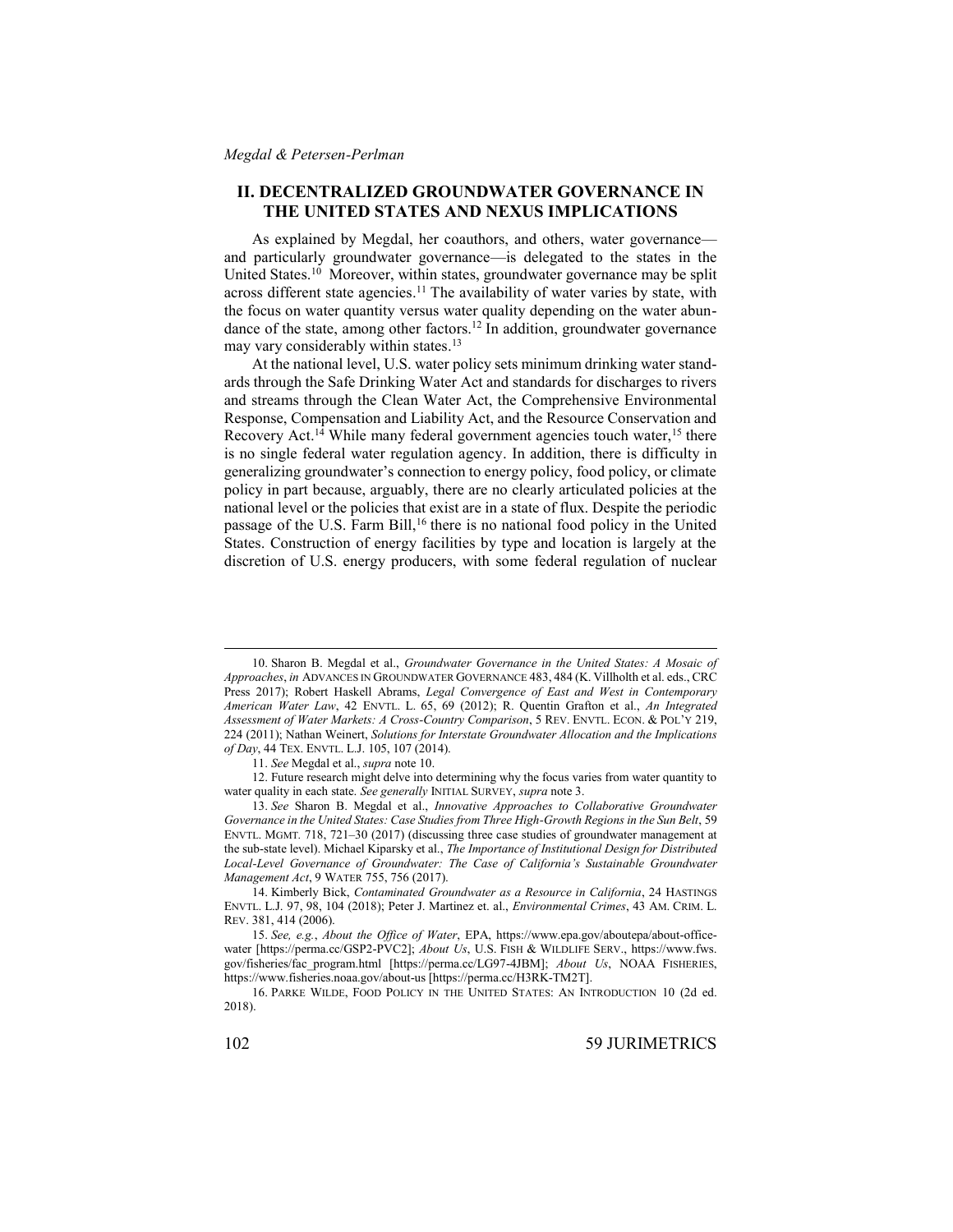power, for example.<sup>17</sup> State regulatory agencies have oversight of renewable energy requirements.<sup>18</sup> Carbon emissions policy and U.S. participation in the United Nations Framework Convention on Climate Change is at the discretion of the federal government.<sup>19</sup> Issues surrounding groundwater and its connection to food, energy, and climate also tend to be localized, making state, regional or national policies more difficult to craft.

The lack of national groundwater policy makes it more difficult to contemplate addressing nexus challenges with the management of transboundary aquifers, whether across state lines, tribal nations, or international boundaries. Almost all aquifers in the United States are shared between countries, states, tribes, counties, or cities. <sup>20</sup> This leads to different management and governance practices between jurisdictions, including different definitions of aquifer boundaries and varied data collection practices and methodologies.<sup>21</sup> While several interstate compacts govern surface water basins, $^{22}$  there are no interstate compacts specifically governing an aquifer in the United States. The federal government could get involved in "interstate disputes . . . . [with] equitable apportionment cases in the Supreme Court,"<sup>23</sup> congressionally approving "new or amended interstate compacts,"<sup>24</sup> "restrict[ing] water exports . . . via the [largely] dormant Commerce Clause,"<sup>25</sup> or adopting a "federal regulation [system] of, or oversight over, interstate and international water markets."<sup>26</sup> The assessment and governance of transboundary aquifers is more likely to be effective if parties consider and respect national sovereignties, including tribal nations, and the different regulatory frameworks and cultures.<sup>27</sup>

States guard against infringement of their authorities, especially when it comes to water. This reality, coupled with limited federal water, energy, food, and climate policies, means innovations and solutions often emerge from state actions rather than from federal actions. Our groundwater study results provide some insights about what the states are focusing on with respect to improving groundwater governance and the prospects for connecting state priorities with

<sup>17.</sup> *What FERC Does*, FERC, https://www.ferc.gov/about/ferc-does.asp [https://perma.cc/7S HV-6C6C].

<sup>18.</sup> *See State Renewable Energy Resources*, EPA, https://www.epa.gov/statelocalenergy/ state-renewable-energy-resources [https://perma.cc/E285-HNQG].

<sup>19.</sup> *See* Rashmeen Kaur, *U.S. Participation in Global Climate Change Resolutions: Analysis of the Kyoto Protocol*, 13 MCNAIR RES. J. SJSU 77, 78–81 (2017).

<sup>20.</sup> Megdal et al., *supra* not[e 6.](#page-2-2) 

<sup>21.</sup> *See id.* at 679.

<sup>22.</sup> *See* Tanya Heikkila et al., *The Role of Cross-Scale Institutional Linkages in Common Pool Resource Management: Assessing Interstate River Compacts*, 39 POL'Y STUD. J. 121, 125 (2011). 23. Robert W. Adler, *Climate Change and the Hegemony of State Water Law*, 29 STAN.

ENVTL. L.J. 1, 49 (2010).

<sup>24.</sup> *Id.* at 49–50.

<sup>25.</sup> *Id.* at 50.

<sup>26.</sup> *Id.* at 51.

<sup>27.</sup> *See, e.g.*, James Callegary et al., *Findings and Lessons Learned from the Assessment of the Mexico-United States Transboundary San Pedro and Santa Cruz Aquifers: The Utility of Social Science in Applied Hydrologic Research*, 20 J. HYDROLOGY: REGIONAL STUD. 60 (2018), https:// www.sciencedirect.com/science/article/pii/S2214581817301799 [https://perma.cc/EU6E-V3EB] (follow "Download PDF" hyperlink).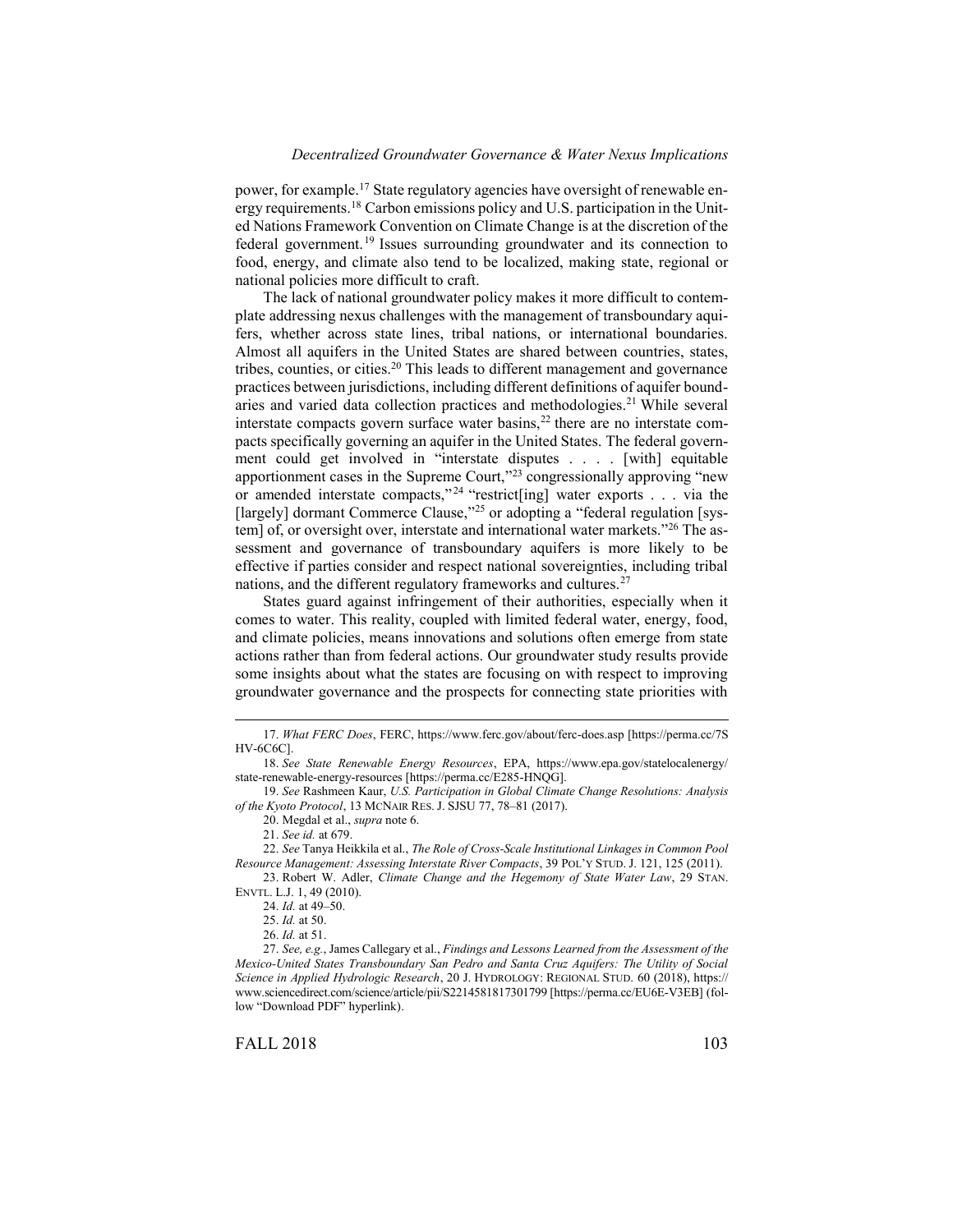nexus issues. In the subsections below, the study methodology and insights related to the water-energy-food-climate nexus are discussed.

### **A. State Survey Methodology**

The Initial Survey, conducted in 2013, was designed to examine responses from a state agency official from each state about the extent and scope of groundwater use, groundwater laws and regulations, and groundwater tools and strategies.<sup>28</sup> Respondents represented all fifty states and the District of Columbia.<sup>29</sup> Survey respondents were identified using the network of federally authorized Water Resource Research Institutes at universities across the United States.<sup>30</sup> Twenty-two respondents were from water quality agencies, nineteen represented water quantity or allocation agencies, and seven respondents either listed a state agency that addresses both water quantity and quality or listed two agencies.<sup>31</sup>

The results of a subsequent survey with a focus on water quality are compiled in a report<sup>32</sup> (Second Survey).<sup>33</sup> Responses from a water professional were again gathered in all fifty states.<sup>34</sup> The Second Survey, completed in 2017,

<span id="page-5-0"></span>was designed to focus on six substantive elements: (1) groundwater concerns and use; (2) groundwater quality management and monitoring; (3) the scopes of groundwater quality regulatory programs; (4) groundwater quality-quantity connections; (5) the scope of resources available and needed, and research and collaboration between local, state, and federal agencies; and (6) exploring future trends in groundwater management.<sup>35</sup>

Like the Initial Survey, the Second Survey was pilot tested, in this case by multiple groundwater quality professionals from different states to inform the designers about the time the survey would require and improve survey design.<sup>36</sup> Participants were "identified through online searches of [state] agencies with authority for water quality" and by consultations with water quality experts.<sup>37</sup> "In states where the agency declined or failed to respond," officials at the state-

<sup>28.</sup> INITIAL SURVEY, *supra* not[e 3.](#page-2-1)

<sup>29.</sup> *Id.* 30. *Id.*

<sup>31.</sup> Megdal et al., *supra* not[e 10,](#page-3-0) at 487.

<sup>32.</sup> *See generally* SHARON B. MEGDAL ET AL., STATE-LEVEL GROUNDWATER GOVERNANCE AND MANAGEMENT IN THE U.S.: SUMMARY OF SURVEY RESULTS OF GROUNDWATER QUALITY STRATEGIES AND PRACTICES (2017), https://wrrc.arizona.edu/sites/wrrc.arizona.edu/files/attachment/ GWREF\_Report\_and\_appendix\_6\_6\_18.pdf [https://perma.cc/PR6B-R9P5] [hereinafter SECOND SURVEY]. Whereas the Initial Survey was self-funded with the help of University of Arizona Technology Research Initiative Funds, the Second Survey was funded by the Ground Water Research and Education Foundation, a foundation affiliated with the U.S.-based Groundwater Protection Council. *Id.* at 1.

<sup>33.</sup> Jacob D. Petersen-Perlman et al., *Critical Issues Affecting Groundwater Quality Governance and Management in the United States*, 10 WATER 735 (2018).

<sup>34.</sup> SECOND SURVEY, *supra* not[e 32,](#page-5-0) at 2.

<sup>35.</sup> *Id.* 

<sup>36.</sup> *Id.*

<sup>37.</sup> *Id.*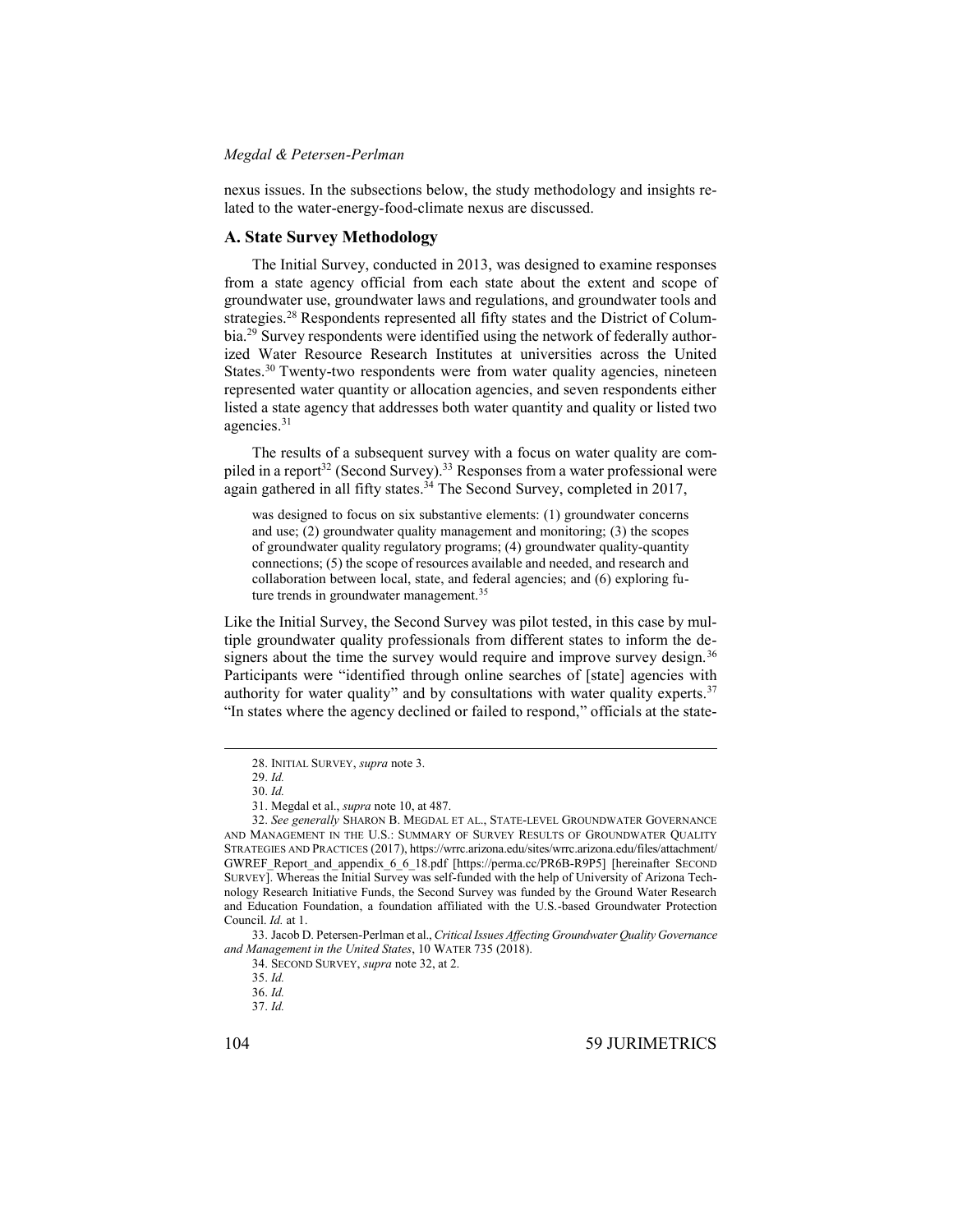level U.S. Geological Survey (USGS) Water Science Center or "state level employee[s] at the federally authorized [state] Water Resource Research Institutes" were asked to complete the survey.<sup>38</sup>

# **B. Findings from the State Surveys**

This section reports survey results most relevant to the groundwater-foodenergy-climate nexus. The Initial Survey indicated that states are concerned about their capacity to address priority issues and declines in groundwater levels.<sup>39</sup> The top state groundwater concerns were water quality (45 states), conflict among water users (36 states), and declining groundwater levels (32 states).<sup>40</sup> Responses showed that similar tools were used to address both groundwater quality and groundwater quantity concerns, with the two most common being monitoring and permitting (as shown in Figure 1).<sup>41</sup> However, twenty states reported metering or monitoring all key water sectors.<sup>42</sup> While 28 state respondents reported that their state meters or monitors the municipal sector and twenty states meter or monitor the industrial sector, only 13 state respondents reported that their states meter or monitor the agricultural sector.<sup>43</sup>



**Figure 1. Tools States Use for Managing Groundwater Use, Quantity, and Quality<sup>44</sup>**

Less than half of the state respondents (23) reported their state had sufficient regulatory capacity to enforce groundwater priorities.<sup>45</sup> Almost two-thirds

38. *Id.* at 2-3. 39. *See* INITIAL SURVEY, *supra* not[e 3,](#page-2-1) at 10. 40. *Id.* 41. *Id.* at 13. 42. *Id.* at 14. 43. *Id.* 44. Figure 1 was adapted using information from *id.* at 12–13, figs.6 & 7. 45. *Id.* at 7.

FALL 2018 105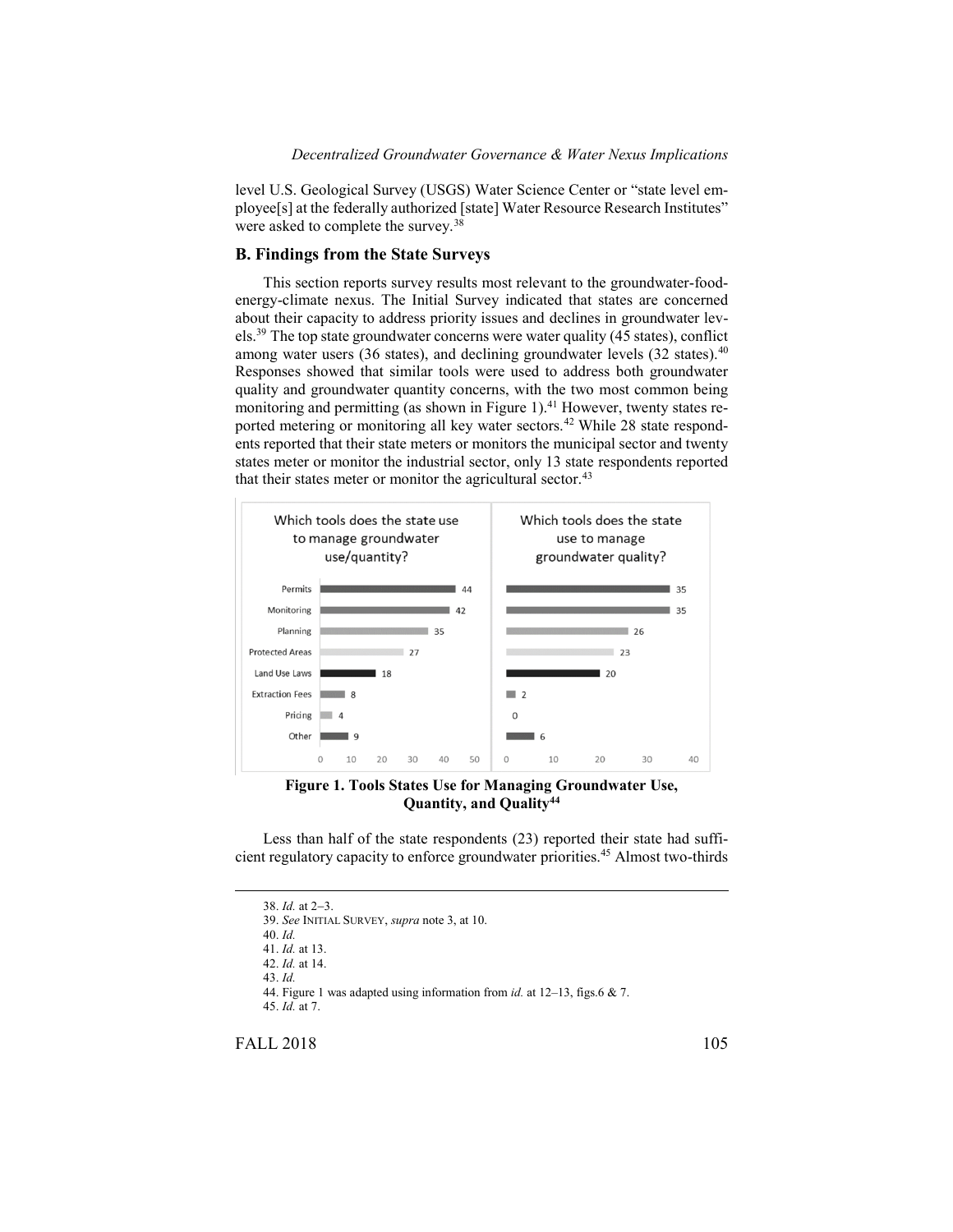of states identified declining groundwater levels as a priority.<sup>46</sup> Yet, only fourteen of those states reported there was sufficient regulatory capacity to enforce groundwater priorities. 47

Nearly all the state respondents reported that water quality was a strong groundwater priority within their states. <sup>48</sup> A second online survey focused on groundwater governance and management questions relating to groundwater quality. <sup>49</sup> This survey of state-level water quality professionals, developed with the assistance of a small advisory committee representing of water quality professionals, was completed in 2017.<sup>50</sup> As with the Initial Survey, respondents reported that impairment of water quality and groundwater quantity were top groundwater concerns in their states. <sup>51</sup> Other concerns included staffing and budget issues, the health and vulnerability of private well users, and aquifer overdraft.<sup>52</sup> State professionals frequently noted their concerns about contamination of groundwater, especially in agricultural sites, but also identified naturally occurring contaminants, underground storage tanks, Superfund/Comprehensive Environmental Response, Compensation, and Liability Act sites, industrial sites, and septic tanks as sources of contamination. <sup>53</sup> Nitrate was the most noted contaminant concern, with chlorinated solvents second. <sup>54</sup> Unconventional oil and gas exploration and production are occurring and regulated in about half of the states.<sup>55</sup> Most respondents indicated that their states had explicit groundwater quality management goals. <sup>56</sup> Although many of the surveyed state water professionals have not observed significant changes to groundwater quality policy in the last ten years, others have. <sup>57</sup> Most states share groundwater quality data with many user groups.<sup>58</sup>

On the funding side, states identified "multiple sources of funding for water quality programs, with 85% . . . receiving some form of federal funds."<sup>59</sup> However, a majority of state respondents reported that groundwater quality program budgets have decreased in the last decade, with a majority of respondents reporting the number of agency staff as too small. <sup>60</sup> This finding is consistent with the Initial Survey's result regarding lack of capacity. <sup>61</sup> When asked about the future, respondents indicated water quality, water level monitoring, and increased groundwater pumping will require additional attention, and about half

 $\overline{a}$ 

- 50. *Id.* at 2-3.
- 51. *Id.* at 3.
- 52. *Id.*
- 53. *Id.* 54. *Id.* at 12 fig.8.
- 55. *Id.* at 16.
- 56. *Id.* at 15.
- 57. *Id.*
- 58. *Id.* at 17–18.
- 59. *Id.* at 24.
- 60. *Id.* at 25–26. 61. *See* INITIAL SURVEY, *supra* not[e 3,](#page-2-1) at 7.

106 59 JURIMETRICS

<sup>46.</sup> *Id.* at 10.

<sup>47.</sup> *Id.* at 7.

<sup>48.</sup> *Id.* at 10.

<sup>49.</sup> SECOND SURVEY, *supra* not[e 32,](#page-5-0) at 1-2.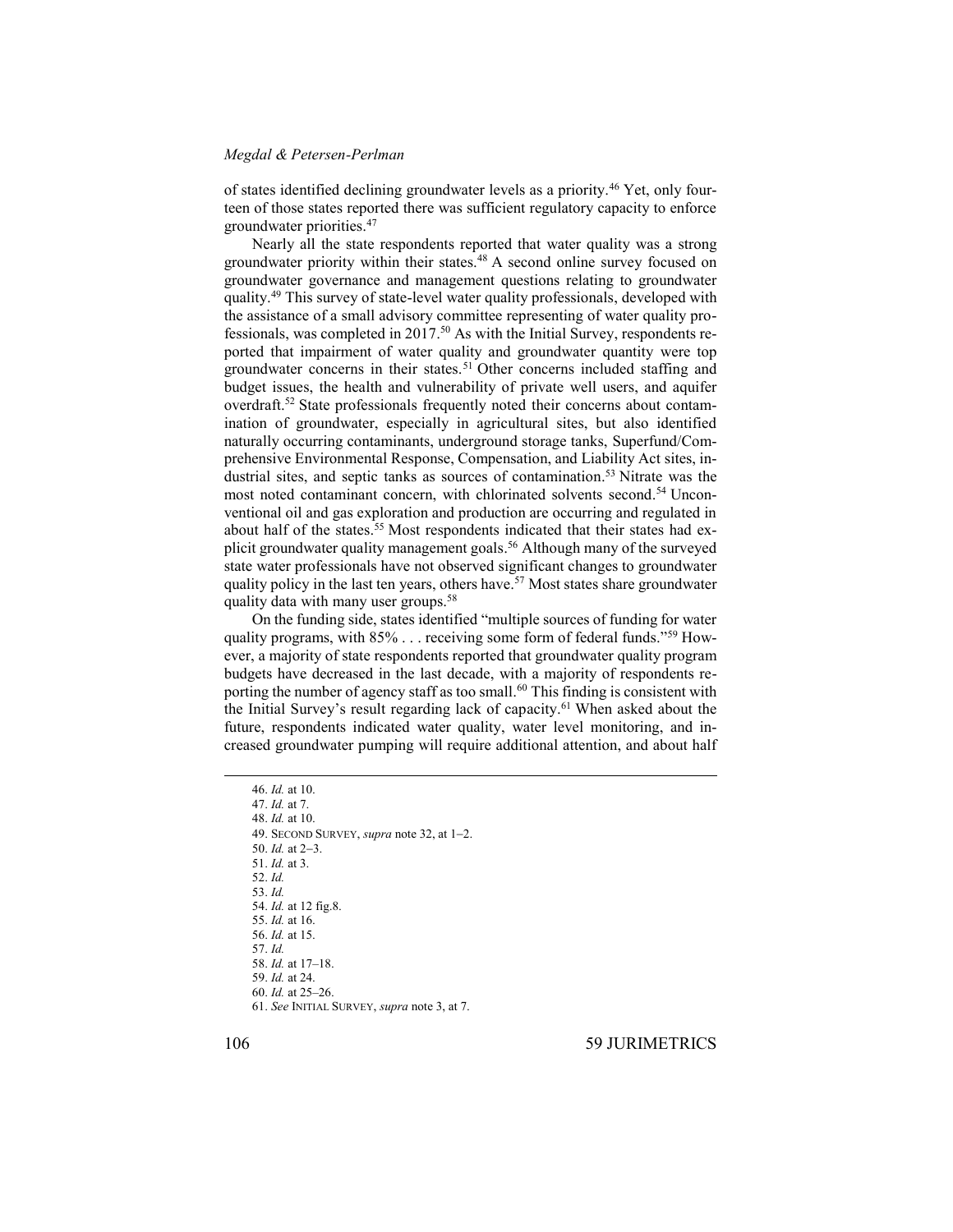of states anticipate "that changes in groundwater regulation are likely." 62 Responses to some specific questions are reported in the following figures.

In the Second Survey, respondents from nineteen states indicate more than half of human needs for water in their state are met by groundwater.<sup>63</sup> However, this reliance on groundwater can be highly variable within a state, depending on location. More than half of state respondents identified places where groundwater withdrawals significantly exceed recharge.<sup>64</sup> Responses are provided in Table 1.

| <b>States where</b> | <b>Exceed Discharge</b><br>State water professionals' descriptions of areas where                                                                             |
|---------------------|---------------------------------------------------------------------------------------------------------------------------------------------------------------|
| groundwater         | groundwater withdrawals exceed recharge                                                                                                                       |
| withdrawals exceed  |                                                                                                                                                               |
| recharge            |                                                                                                                                                               |
| Arizona             | Varies – statewide                                                                                                                                            |
| Arkansas            | Mississippi River Alluvial Aquifer in East Arkansas and<br>Sparta Aquifer in East and South Arkansas                                                          |
| California          | Most of the Central Valley as well as many coastal basins                                                                                                     |
| Colorado            | High Plains/Ogallala Aquifer                                                                                                                                  |
| Florida             | Floridian aquifer. In most of the Florida Peninsula.<br>Biscayne aquifer. In southeast Florida.                                                               |
| Idaho               | Eastern Snake Plain Aquifer                                                                                                                                   |
| <b>Illinois</b>     | St. Peter Sandstone Northeastern Illinois                                                                                                                     |
| Iowa                | Cambro-Ordovician in east central Iowa                                                                                                                        |
| Kansas              | High Plains Aquifer                                                                                                                                           |
| Massachusetts       | Ipswich and Ten Mile Basins exceeded their identified<br>basin safe yield. MA does not have specific aquifers<br>defined as exceeding recharge volumes.       |
| Minnesota           | Twin Cities Basin, Prairie du Chien/Jordan aquifer                                                                                                            |
| Mississippi         | MS River Valley Alluvial Aquifer                                                                                                                              |
| Missouri            | The Ozark Aquifer is in decline in small scale areas around<br>some cities/towns and where there is high industrial usage<br>in McDonald and Pettis counties. |
| Nebraska            | Southwest, southeast                                                                                                                                          |
| Nevada              | Central Nevada, mining areas                                                                                                                                  |
| New Mexico          | Everywhere                                                                                                                                                    |
| New York            | Genessee County                                                                                                                                               |
| North Dakota        | Fox Hills - Western ND                                                                                                                                        |
| Oklahoma            | "Almost all of themby design"                                                                                                                                 |
| Oregon              | Eastern Oregon; Willamette Valley                                                                                                                             |
| South Carolina      | Coastal areas                                                                                                                                                 |

**Table 1. Areas in States Where Groundwater Withdrawals Exceed Discharge<sup>65</sup>**

<sup>62.</sup> SECOND SURVEY, *supra* not[e 32,](#page-5-0) at 31, 35.

<sup>63.</sup> *Id.* at 4 fig.1.

<sup>64.</sup> *Id.* at 4.

<sup>65.</sup> Table 1 is reprinted by permission of the authors from *id.* at 5. tbl. 1.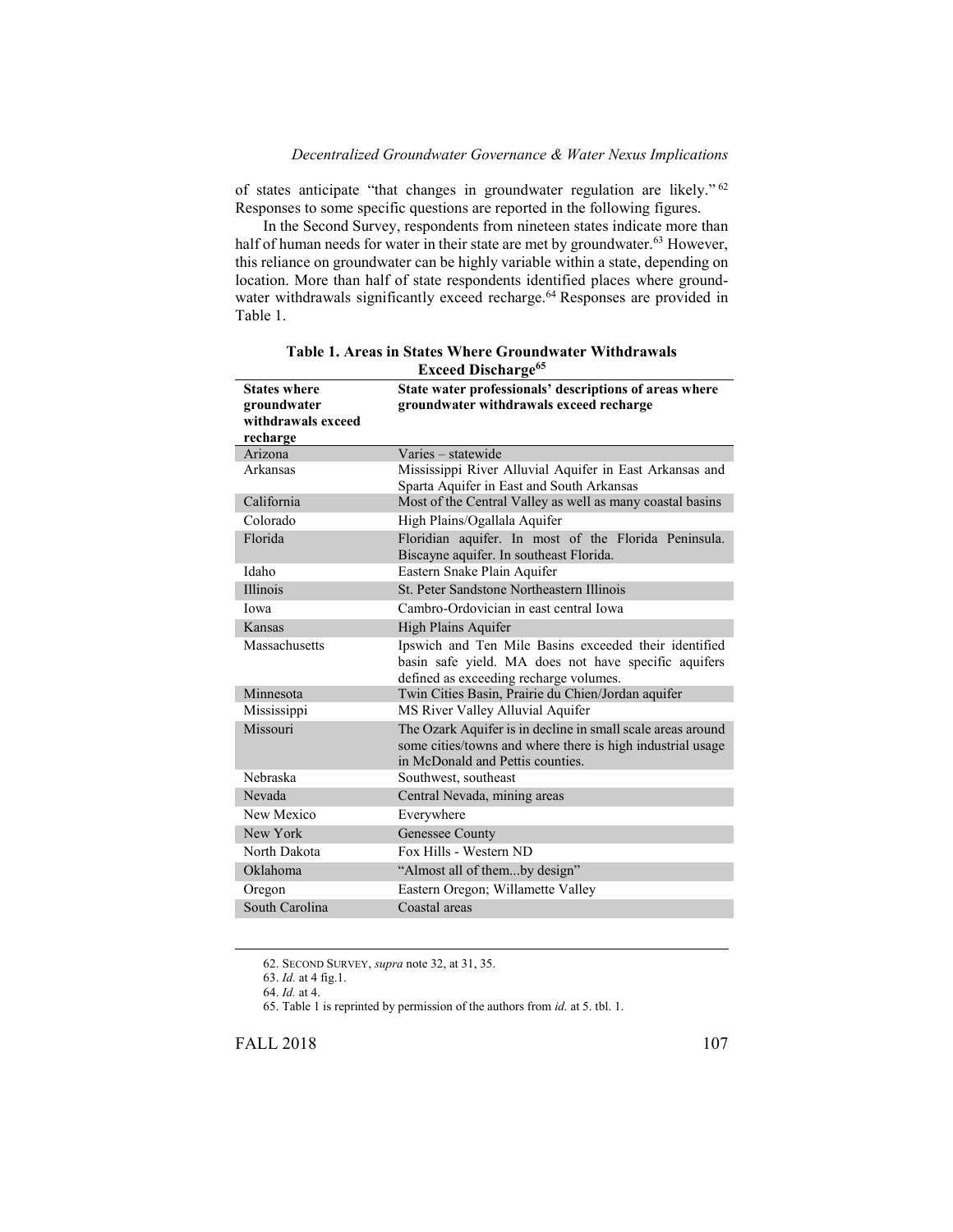| South Dakota | Dakota aquifer in eastern SD. Historical overdraft but<br>stabilized more or less today                                                          |
|--------------|--------------------------------------------------------------------------------------------------------------------------------------------------|
| Texas        | Roughly the western half of the state                                                                                                            |
| Utah         | Most of the state except the far north (Cache Valley)<br>continues to see declining water levels, some severe as in<br>the SW part of the state. |
| Vermont      | Individual residential developments, ski resorts                                                                                                 |
| Virginia     | Coastal Plain Aquifer System                                                                                                                     |
| Washington   | Columbia River Basalts, Walla Walla Basin                                                                                                        |
| Wyoming      | High Plains aquifer in SE WY                                                                                                                     |

Figure 2 shows the frequency with which state respondents listed particular groundwater concerns in their top three concerns within their states. <sup>66</sup> Only quality and quantity were listed as top three groundwater concerns in over half of the states.<sup>67</sup>



# **Figure 2. Frequency of Groundwater Concerns Listed in the Top Three by State Respondents<sup>68</sup>**

Figure 3 then shows the frequency of groundwater contaminant sources ranked in the top three by state respondents.<sup>69</sup> Agriculture is listed by 30 state respondents in the top three sources of contamination.<sup>70</sup> The agricultural sector,

l

<sup>66.</sup> *Id.* at 8.

<sup>67.</sup> *Id.*

<sup>68.</sup> Figure 2 was adapted using information from *id.* fig.4.

<sup>69.</sup> *Id.* at 11.

<sup>70.</sup> *Id.*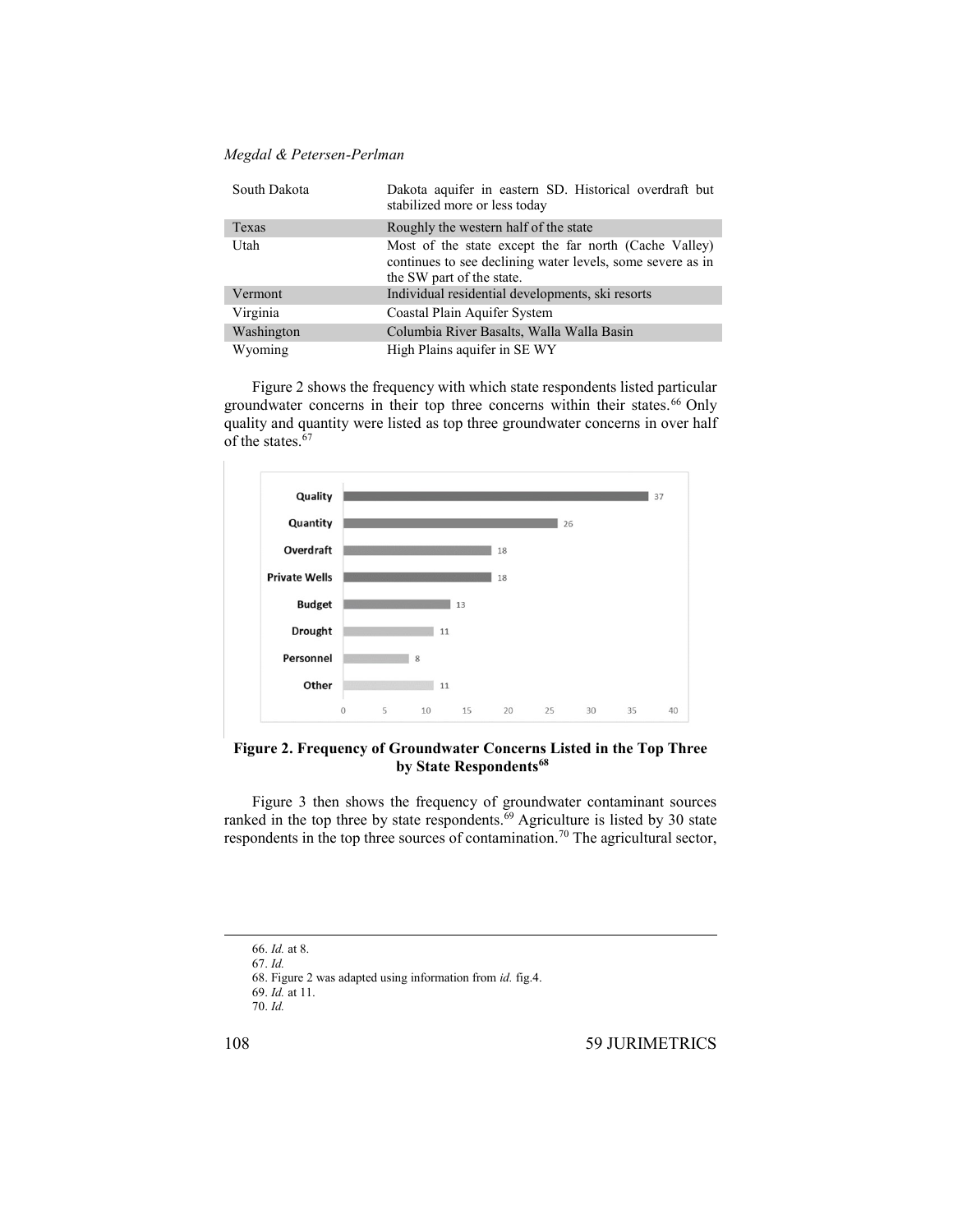

through irrigation and livestock, uses the most groundwater.<sup>71</sup> The industrial/mining sector was also listed by 30 state water professionals.<sup>72</sup> Oil and gas exploration occurs in over half of the states (see discussion below).<sup>73</sup>

**Figure 3. Frequency of Groundwater Contaminant Sources Listed In the Top Three by State Respondents<sup>74</sup>**

As discussed, the decentralized nature of U.S. groundwater governance allows for different levels of government exercising groundwater governance authorities. For example, states may delegate groundwater management to substate jurisdictions. <sup>75</sup> Until 2014, California left groundwater quantity largely unregulated.<sup>76</sup> Moreover, at both the state and federal levels, many agencies address the nexus issues of energy, agriculture, food safety, and climate.<sup>77</sup> To address nexus issues, state water agencies, the focus of our surveys, will have to coordinate with other agencies and jurisdictions. Yet, significant barriers may exist in making this occur. The Initial Survey noted that of the state respondents participating, 71 percent "report[ed] that separate agencies deal with water quantity and water quality."<sup>78</sup> In the Second Survey, respondents also reported

 $\overline{a}$ 

FALL 2018 109

<sup>71.</sup> *See* MOLLY A. MAUPIN ET AL., U.S. GEOLOGICAL SURVEY, ESTIMATED USE OF WATER IN THE UNITED STATES IN 2010, at 14 tbl.4A, 15 tbl.4B (2014), https://pubs.usgs.gov/circ/1405/pdf/circ 1405.pdf [https://perma.cc/CVE7-T99A].

<sup>72.</sup> SECOND SURVEY, *supra* not[e 32,](#page-5-0) at 11.

<sup>73.</sup> *Id.* 

<sup>74.</sup> Figure 3 was adapted using information from *id.* fig.7.

<sup>75.</sup> Megdal et al., *supra* not[e 10.](#page-3-0) 

<sup>76.</sup> Michelle Nijhuis, *Amid Drought, New California Law Will Limit Groundwater Pumping for First Time*, NAT'L GEOGRAPHIC (Sept. 18, 2014), https://news.nationalgeographic.com/news/ 2014/09/140917-california-groundwater-law-drought-central-valley-environment-science/ [https:// perma.cc/5LQG-5JHU].

<sup>77.</sup> *See, e.g.*, *Climate Impacts on Agriculture and Food Supply*, EPA, https://19january2017 snapshot.epa.gov/climate-impacts/climate-impacts-agriculture-and-food-supply\_.html [https://perma. cc/GFN3-MPVY].

<sup>78.</sup> INITIAL SURVEY, *supra* not[e 3,](#page-2-1) at 7.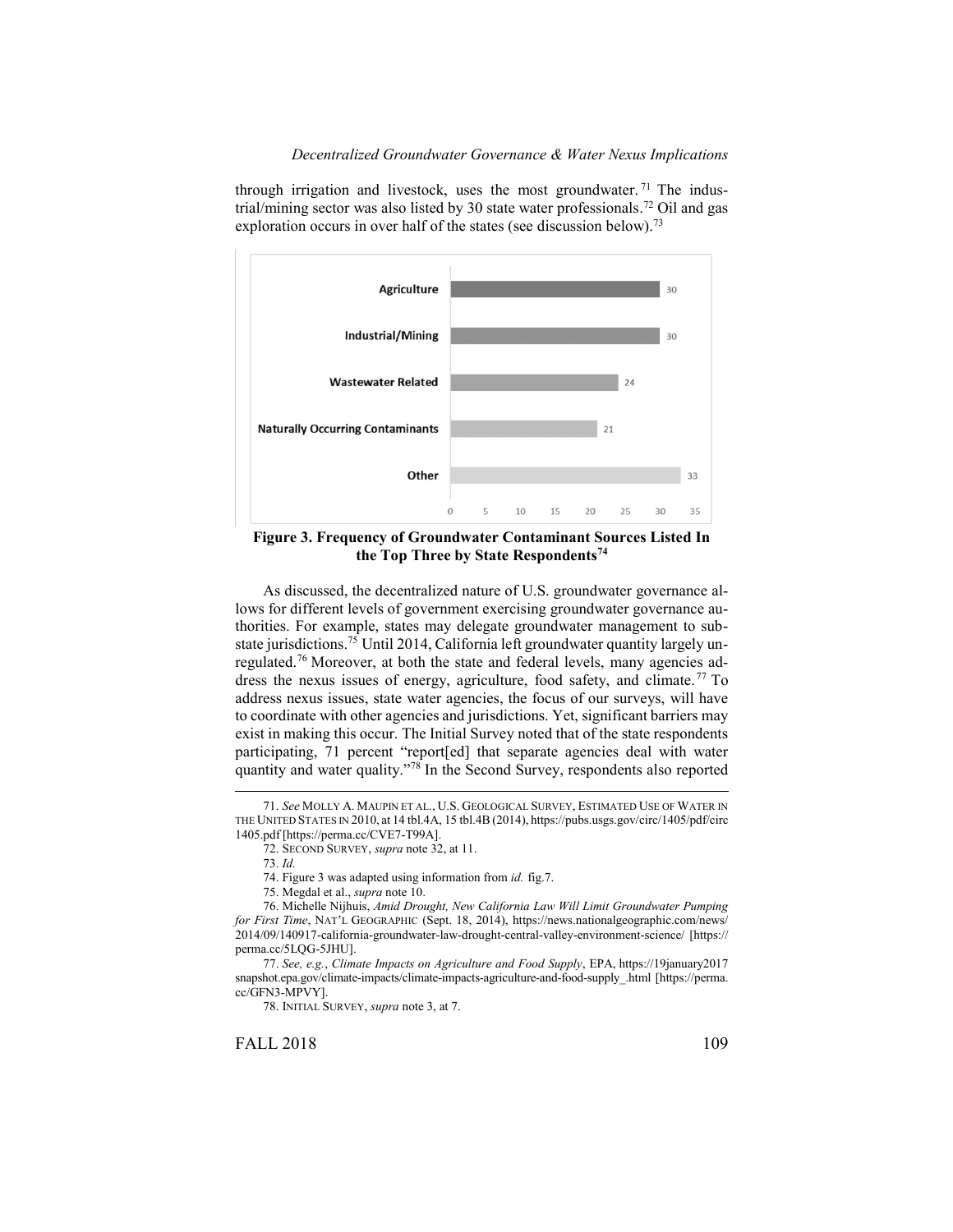that 57 percent of state "groundwater quantity and quality agencies have separate jurisdictions."<sup>79</sup> Another complication is that many issues involving groundwater, food, energy, and the climate transcend state boundaries, requiring coordination among multiple entities.<sup>80</sup> Fifty-seven percent of respondents indicate that there are "programs or settlements addressing international, interstate, or Native American groundwater issues in their states."<sup>81</sup>

Despite barriers to addressing nexus issues, coordination between groundwater quantity and groundwater quality agencies still occurs and "is the norm in most states." <sup>82</sup> However, there are four states where little coordination between quantity and quality agencies occurs.<sup>83</sup>

Nearly all organizations surveyed in the Second Survey (92 percent) "rely on local agencies to implement groundwater quality regulations to some extent," with 46 percent relying sometimes, 42 percent relying rarely, and 11 percent doing this always.<sup>84</sup> Similar findings noted, "92% of state agencies rely on federal agencies to some extent . . . . "<sup>85</sup> County agencies vary in the extent of their participation of groundwater management.<sup>86</sup> Results from the Second Survey indicate water professionals also coordinate through learning about emerging groundwater issues, including through professional meetings and conferences, government reports, and webpages.<sup>87</sup>

These national-scale state reconnaissance-level surveys demonstrates the diversity of groundwater issues related to agriculture and, to some extent, energy production. The surveys provide some indication of the issues the states are addressing—or have to address. They demonstrate how the decentralized nature of groundwater governance creates the need for multi-jurisdictional coordination for addressing nexus issues. However, because resource constraints limited the surveys to a single respondent from each state, it was not possible to ascertain viewpoints related to the effectiveness of state approaches and indications where improvements could be made. Also, the responses collected may reflect the disciplinary background or agency missions of agency officials responding to the survey. Considerable additional work needs to be done before ascertaining the extent to which current groundwater governance frameworks impact food and energy production and how responsive they are to climatic impacts. What can be concluded is that much of the impact will be determined by state, or possibly sub-state, jurisdictions rather than at the federal level.

<sup>79.</sup> SECOND SURVEY, *supra* not[e 32,](#page-5-0) at 22.

<sup>80.</sup> *See id.* at 27.

<sup>81.</sup> INITIAL SURVEY, *supra* not[e 3,](#page-2-1) at 6.

<sup>82.</sup> SECOND SURVEY, *supra* note [32,](#page-5-0) at 23.

<sup>83.</sup> *Id.*

<sup>84.</sup> *Id.* at 27.

<sup>85.</sup> *Id.* 86. *See id.*

<sup>87.</sup> *Id.* at 29.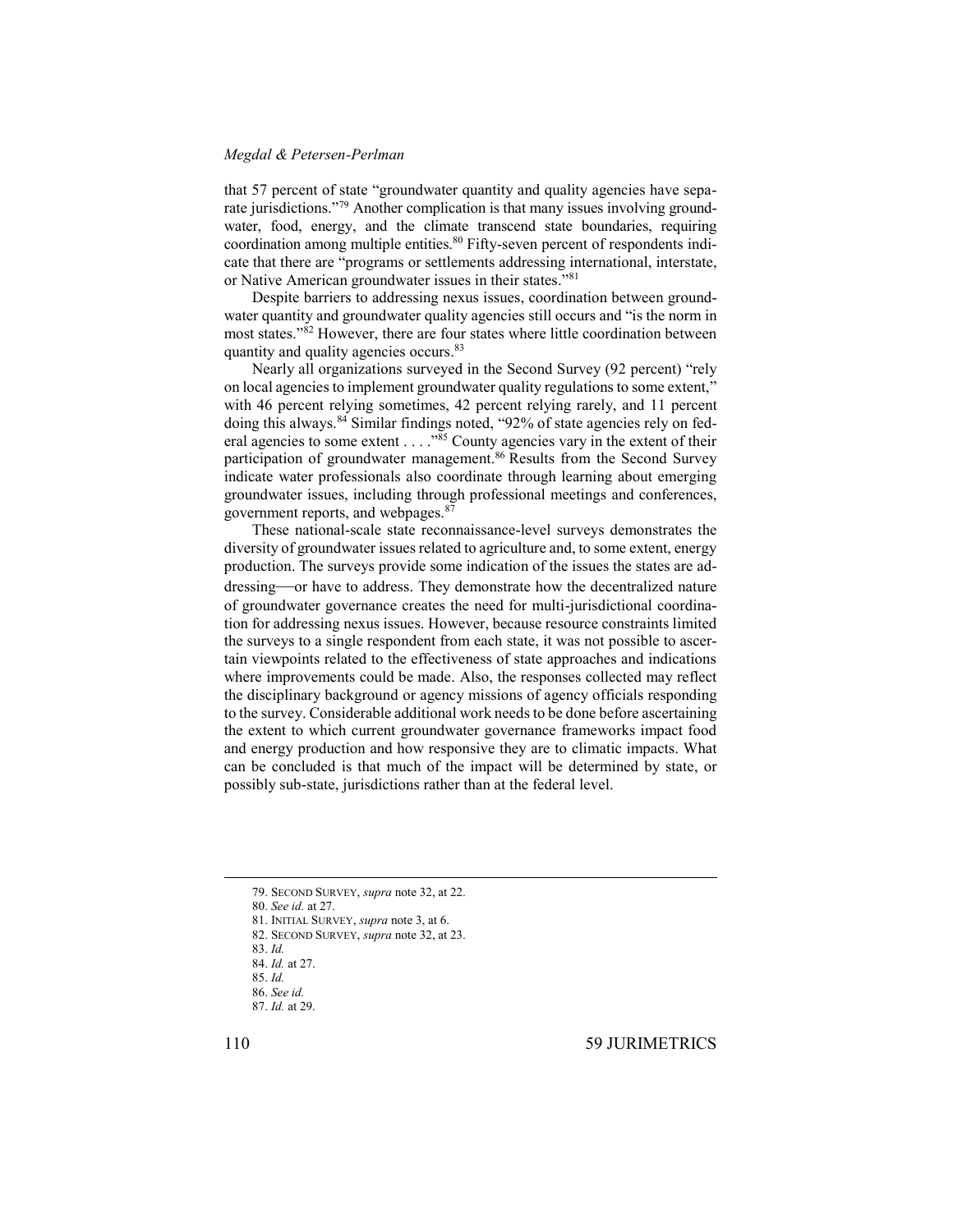#### **C. Findings from Case Study Analysis**

Case studies of groundwater governance and management can provide useful insights. However, generalizations of management and governance practices can sometimes be difficult because the approaches can be highly dependent on the local context. As part of our overall groundwater governance efforts, a small grant funded a three-case-study analysis of illustrative, regional approaches in the U.S. Sun Belt.<sup>88</sup>

The case study looked at three sub-state regions that deployed innovative approaches to groundwater management within the framework of state-level authorizing legislation. <sup>89</sup> The regions were Orange County Water District (OCWD) in southern California, the Prescott Active Management Area (PrAMA) in northcentral Arizona, and the Orlando region's Central Florida Water Initiative (CFWI) in central Florida. <sup>90</sup> While these regional collaborations have existed for differing amounts of time, all three have made noticeable progress.<sup>91</sup> All are dealing with growing populations and economies in the face of limited water resources. 92 Each area is approaching the need to meet future water supplies through a regional effort in unique ways. Groundwater comprises an important element of each of their respective overall water portfolios.

The case studies were selected based on the reliance on groundwater and emerging gaps between supply and demand.<sup>93</sup> That two of the three regions are home to Disney parks is coincidental, but perhaps indicative of the pressures on water supplies associated with large tourist destinations. All three regions see water reuse in their long-range portfolios, and all three are or have been home to significant agricultural activities.<sup>94</sup> The study found that innovations were also driven by both long-standing as well as more recent legislation.<sup>95</sup> In addition, litigation—or the threat of litigation—continues to drive regional actions.<sup>96</sup> Stakeholder engagement is likewise important, especially as management options become more expensive and complex.<sup>97</sup>

California is located within the southwestern United States.<sup>98</sup> Southern California's Orange County, situated between San Diego and Los Angeles, has a warm, semi-arid climate.<sup>99</sup> Its rapid population growth over the last seventyfive years has been largely dependent on water resources availability.<sup>100</sup> The OCWD, home to California's famed Disneyland Park, has had a long record of

FALL 2018 111

<sup>88.</sup> *See* Megdal et al., *supra* not[e 13,](#page-3-1) at 718. 89. *Id.*  90. *Id.* 91. *Id.* at 732. 92. *Id.* 93. *Id.* at 719. 94. *Id.* at 724, 726-27; CENT. FLA. WATER INITIATIVE, REGIONAL WATER SUPPLY PLAN, VOLUME 1, PLANNING DOCUMENT 117 (2015). 95. *See id.* at 730. 96. *Id.* at 730-32. 97. *Id.* at 731-32. 98. *Id.* at 721. 99. *Id.* at 722, 731 tbl.3. 100. *Id.* at 721-22.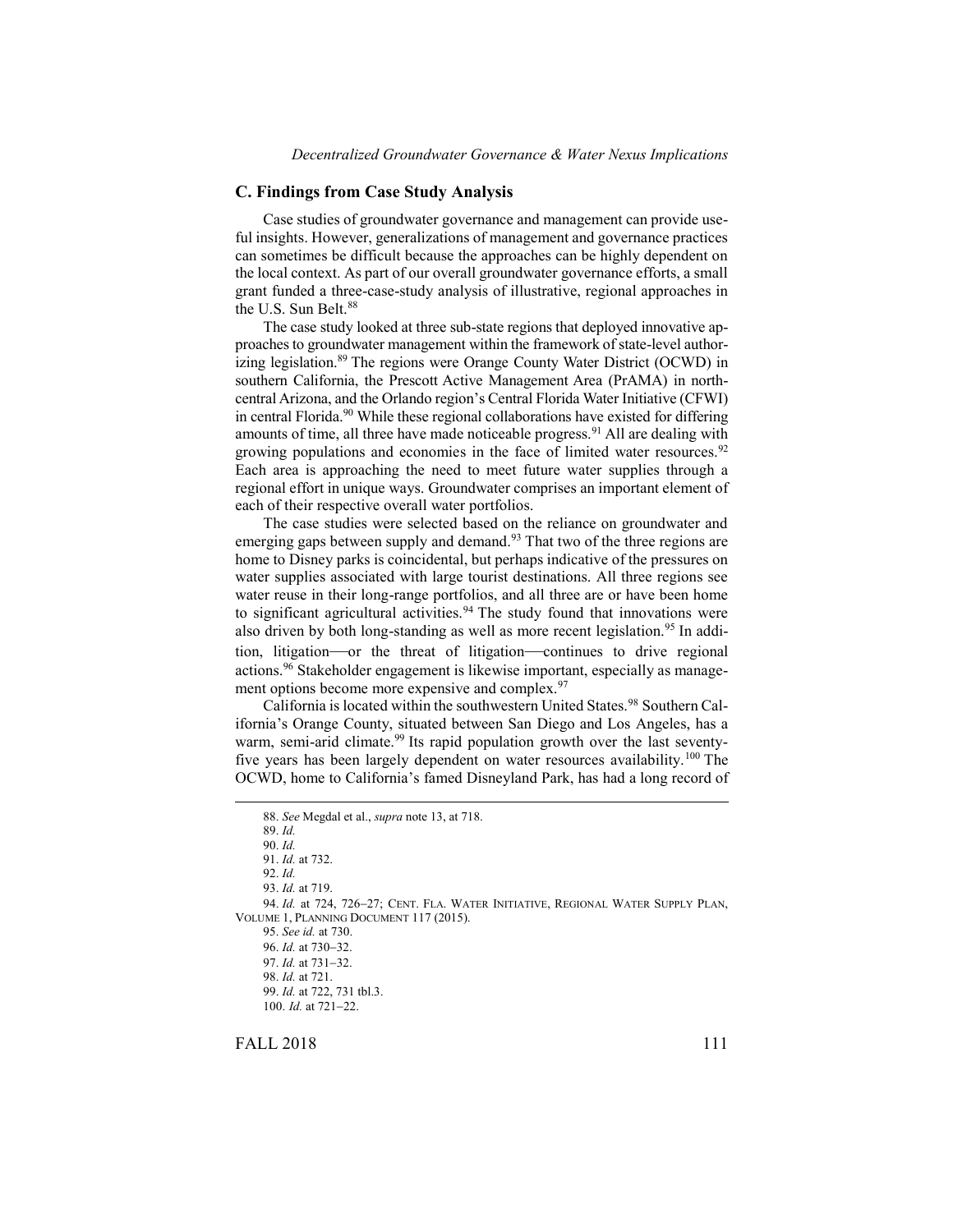<span id="page-13-1"></span>success in managing the groundwater within its boundaries.<sup>101</sup> It has successfully implemented indirect potable reuse of effluent through recharge and recovery, thereby diversifying its water portfolio that previously consisted of fresh groundwater and imported surface water. <sup>102</sup> More recently, the District and municipal retailers were involved in the development of the Sustainable Groundwater Management Act (SGMA). California's  $2014$  SGMA<sup>103</sup> is evidence of the recognition that states can establish the framework for implementation at the sub-state level. The Act requires local or regional agencies to sustainably manage groundwater resources to avoid six undesirable results.<sup>104</sup> Authority is delegated to local or regional agencies to have the flexibility of deciding how to meet those requirements.<sup>105</sup> The agencies are self-organized by local public entities.<sup>106</sup> The state may step in if local efforts fall short; locally developed plans are required to get approval from the state Department of Water Resources.<sup>107</sup> Even with state-level oversight, this allows for the formation for much more locally-tailored institutions and plans, thereby potentially resulting in a wide variety of approaches within the state.

<span id="page-13-0"></span>The OCWD's management structure is nearly fully compliant with the Act. Also, the "OCWD has already been designated an 'exclusive local agency' in the Act, and therefore does not have to formally become a [groundwater sustainability agency] or develop a [groundwater sustainability plan]." <sup>108</sup> The OCWD is therefore in a good position to meet the requirements of California's Sustainable Groundwater Management Act.<sup>109</sup>

In semi-arid north-central Arizona's PrAMA, cities and towns have been among the fastest growing communities in the state.<sup>110</sup> Because of previously existing groundwater overdraft in the area, the PrAMA is one of five designated geographic Active Management Areas in the state where groundwater use is regulated.<sup>111</sup> To achieve the PrAMA's goal of achieving safe-yield by 2025, its

 $\overline{a}$ 

105. *Id.*

<sup>101.</sup> *Id.* at 730.

<sup>102.</sup> GREG WOODSIDE & MARSHA WESTROPP, ORANGE CTY. WATER DIST., GROUNDWATER MANAGEMENT PLAN 2015 UPDATE ES10 (2015), https://www.ocwd.com/media/3622/groundwater managementplan2015update\_20150624.pdf [https://perma.cc/N4TK-LYT9].

<sup>103.</sup> S.B. 1319, 2013–14 Leg. Reg. Sess. (Cal. 2014).

<sup>104.</sup> NELL GREEN NYLEN ET AL., TRADING SUSTAINABLY: CRITICAL CONSIDERATIONS FOR LOCAL GROUNDWATER MARKETS UNDER THE SUSTAINABLE GROUNDWATER MANAGEMENT ACT, at ix (2017), https://scholarship.law.berkeley.edu/cgi/viewcontent.cgi?article=1040&context=clee pubs [https://perma.cc/37NJ-BJAD]. The six undesirable results are "(1) depletion of groundwater supply, indicated by chronic lowering of groundwater levels, (2) reduction of groundwater storage, (3) seawater intrusion, (4) degraded water quality, (5) land subsidence, and (6) adverse impacts on beneficial uses of interconnected surface water." *Id.* 

<sup>106.</sup> CAL. WATER CODE § 10723(a) (2017) (Westlaw).

<sup>107.</sup> Kiparsky et al., *supra* not[e 13,](#page-3-1) at 3.

<sup>108.</sup> CHRISTINA BABBITT ET AL., ENVTL. DEF. FUND, THE FUTURE OF GROUNDWATER IN CALIFORNIA: LESSONS IN SUSTAINABLE MANAGEMENT FROM ACROSS THE WEST 53 (2018), https:// www.edf.org/sites/default/files/groundwater-case-study.pdf [https://perma.cc/37WK-YS5S].

<sup>109.</sup> *See* Megdal et al., *supra* not[e 13,](#page-3-1) at 724.

<sup>110.</sup> *Id.* at 725.

<sup>111.</sup> *Id.* at 724.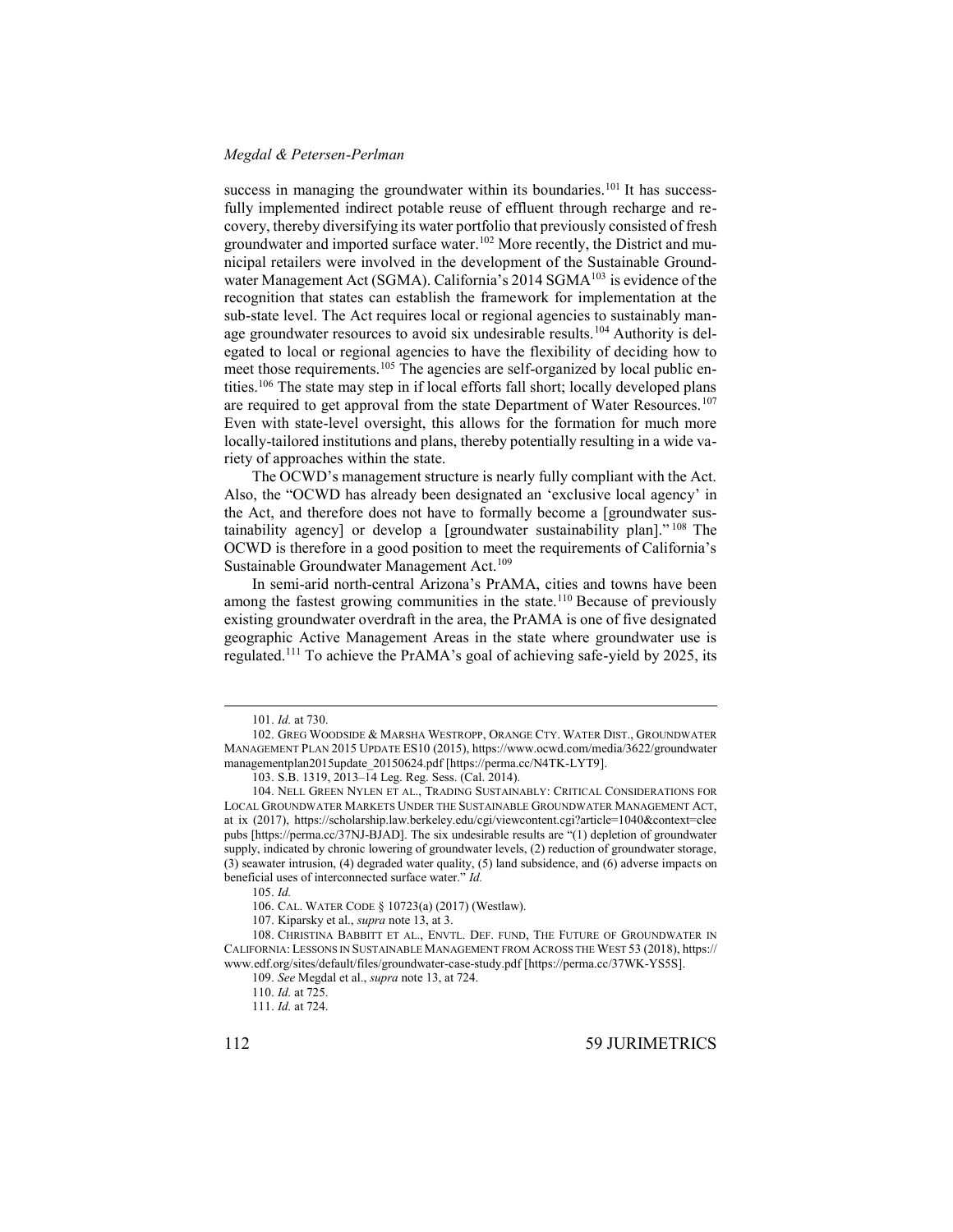management plan "includes water conservation programs for agricultural, municipal, and industrial users, augmentation plans to bolster water supply, and a water management assistance plan." <sup>112</sup> Municipalities expect to meet future water demands through realizing economies of scale by cooperatively building shared water transportation infrastructure.<sup>113</sup> The cities of Prescott and Prescott Valley also entered into a contract in 2004 to transport water from a neighboring sub-basin.<sup>114</sup> A key innovation for one of PrAMA's communities is the auction of recovered effluent to help meet the region's requirements for an assured water supply.<sup>115</sup>

Located in the southeastern United States, Florida, while quite humid, "is highly reliant on groundwater as a water source" for its growing population.<sup>116</sup> Central Florida's Floridian aquifer is divided between three water management districts (WMDs): St. John's River WMD, Southwest Florida WMD, and South Florida WMD.<sup>117</sup> By the mid-2000s, conflicts arose as regulations and permits issued by one district began to have adverse effects on another district's groundwater resources.<sup>118</sup> This, and the conclusion that there would be a significant gap between water supply and demand by 2035, led to "a voluntary effort to voluntarily manage water resources by harmonizing rules for granting water use permits and producing a common scientific and technical foundation."<sup>119</sup> The CFWI was formed to address the growing water needs of the Orlando, Florida region, home to Disneyworld and other destination resorts.<sup>120</sup> At its inception, its membership included local governments, agricultural interests, and commercial interests.<sup>121</sup> Without being statutorily mandated, the regional cooperation in developing the region's future water supply was based in part on the desire to avoid the type of litigation associated with competition across water using sectors and sub-regions of the growing metropolitan area.<sup>122</sup>

# **III. NEXUS IMPLICATIONS**

While the surveys were not designed to focus on food, energy, and climate nexus issues, the surveys, along with the case studies revealed interconnections between groundwater and food, energy, and climate.<sup>123</sup> The interconnections are recognized to differing degrees by states in groundwater governance and management frameworks.<sup>124</sup> The linkages between water, food, energy, and climate

FALL 2018 113

<sup>112.</sup> *Id.* at 726. 113. *Id.* at 727. 114. *Id.*  115. *Id.* 116. *Id.* 117. *Id.* 118. *Id.* at 727–28. 119. *Id.* at 728. 120. *See id.*  121. *Id.*  122. *Id.* at 731. 123. *See generally* INITIAL SURVEY, *supra* note [3;](#page-2-1) SECOND SURVEY, *supra* not[e 32.](#page-5-0) 124. *Id.*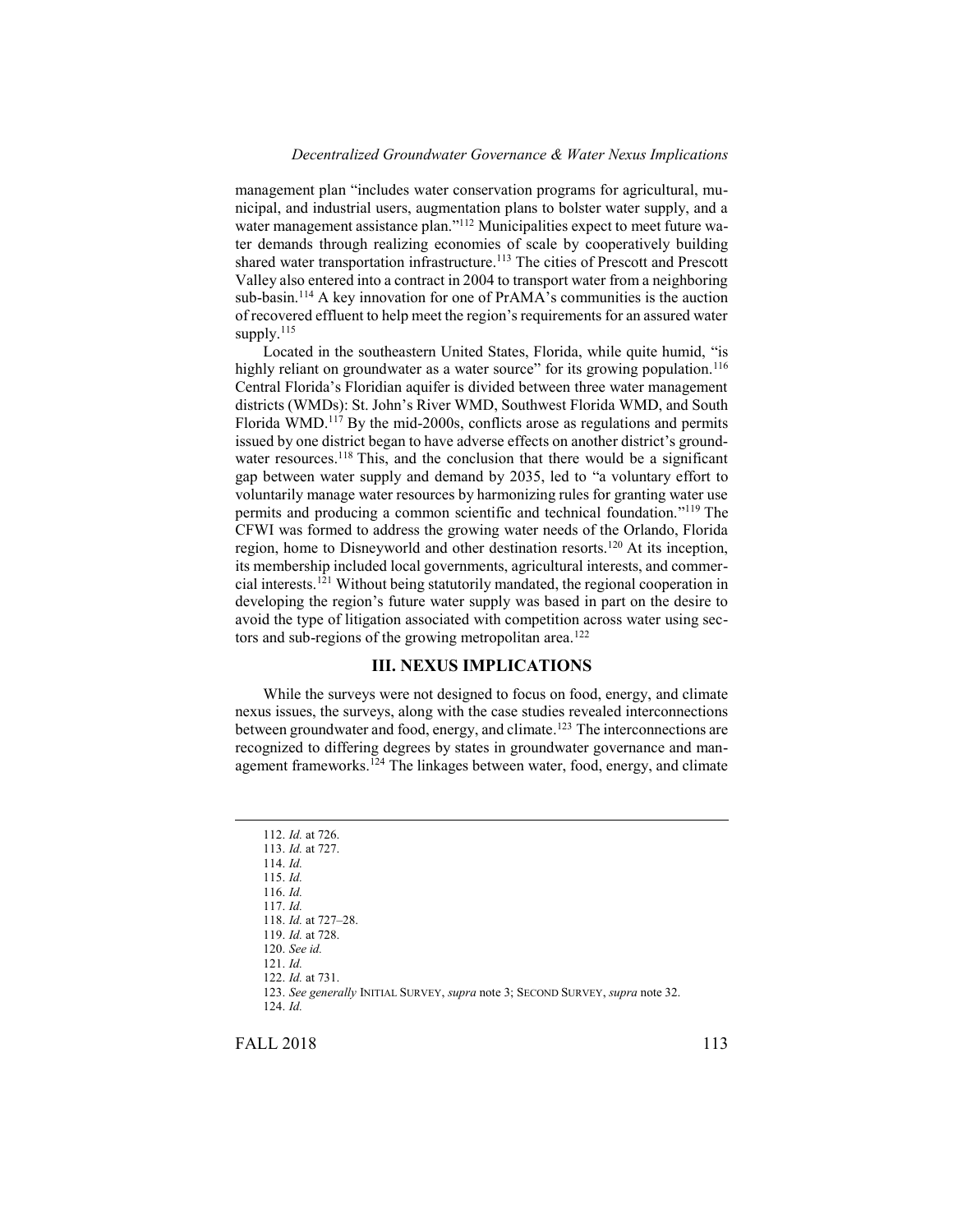have also been explored extensively within the literature.<sup>125</sup> This paper explores each issue in turn.

#### **A. Groundwater and Food**

Groundwater and food are inextricably linked, as the agricultural sector is easily the largest user of groundwater.<sup>126</sup> This linkage is manifested through water availability and productivity,<sup>127</sup> "virtual water,"<sup>128</sup> improving water efficiencies through reducing residual soil moisture or shifting to "low water consuming crops,"<sup>129</sup> and recharging aquifers for agriculture production.<sup>130</sup> Figure 4, included below, combines information on states where more than 30 percent of human needs are met by groundwater (USGS, 2010) and reported declining aquifer levels (data from the Initial Survey).<sup>131</sup> There is a clear geographic pattern to the thirteen states that could be considered under groundwater stress. Nearly all the states with these characteristics are located in the southern and western United States.<sup>132</sup> Several of these states host large agricultural sectors, including High Plains states using the Ogallala Aquifer.<sup>133</sup>

126. ERIC KEMP-BENEDICT ET AL., ASSESSING WATER-RELATED POVERTY USING THE SUSTAINABLE LIVELIHOODS FRAMEWORK 2 (Stockholm Env't Inst., Working Paper, 2009), http:// citeseerx.ist.psu.edu/viewdoc/download?doi=10.1.1.319.8847&rep=rep1&type=pdf [https://perma.cc/ LYY7-WE2W].

127. *Id.* 

<sup>125.</sup> *See generally, e.g.*, HOLGER HOFF, STOCKHOLM ENV'T INST., UNDERSTANDING THE NEXUS: BACKGROUND PAPER FOR THE BONN2011 NEXUS CONFERENCE (2011), https://www.sei.org/ mediamanager/documents/Publications/SEI-Paper-Hoff-UnderstandingTheNexus-2011.pdf [https:// perma.cc/M44H-CCYY]; *see also* Robert W. Adler & Michele Straube, *Watersheds and the Integration of U.S. Water Law and Policy: Bridging the Great Divides*, 25 WM. & MARY ENVTL. L. & POL'Y REV. 1 (2000); Morgan Bazilian et al., *Considering the Energy, Water and Food Nexus: Towards an Integrated Modelling Approach*, 39 ENERGY POL'Y 7896 (2011); Eloise M. Biggs et al., *Sustainable Development and the Water-Energy-Food Nexus: A Perspective on Livelihoods*, 54 ENVTL. SCI. & POL'Y 389 (2015); Aiko Endo et al., *A Review of the Current State of Research on the Water, Energy, and Food Nexus*, 11 J. HYDROLOGY: REGIONAL STUD. 20 (2017); Claudia Ringler et al., *The Nexus Across Water, Energy, Land and Food (WELF): Potential for Improved Resource Use Efficiency?*, 5 CURRENT OPINION ENVTL. SUSTAINABILITY 617 (2013); Dennis Wichelns, *The Water-Energy-Food Nexus: Is the Increasing Attention Warranted, From Either a Research or Policy Perspective?*, 69 ENVTL. SCI. & POL'Y 113 (2017).

<sup>128.</sup> J.A. (Tony) Allan, *Virtual Water—the Water, Food, and Trade Nexus: Useful Concept or Misleading Metaphor?*, 28 WATER INT'L 4, 6 (2003).

<sup>129.</sup> M. Dinesh Kumar et al., *The Food Security Challenge of the Food-Land-Water Nexus in India*, 4 FOOD SECURITY 539, 553 (2012).

<sup>130.</sup> *See Water Capture System in Koraro, Ethiopia*, COLUMBIA WATER CTR., http://water.columbia.edu/research-themes/water-food-energy-nexus/water-capture-system-inkoraro-ethiopia/ [https://perma.cc/S768-NWLA].

<sup>131.</sup> *See* Megdal et al., *supra* not[e 10,](#page-3-0) at 490 fig.24.3.

<sup>132.</sup> *Id.*

<sup>133.</sup> *Id.* at 489 fig.24.2, 490 fig.24.3; Brad Plumer, *How Long Before the Great Plains Runs Out of Water?*, WASH. POST (Sept. 12, 2013), https://www.washingtonpost.com/news/wonk/wp/ 2013/09/12/how-long-before-the-midwest-runs-out-of-water/?noredirect=on&utm\_term=.910fa20cf3 af [https://perma.cc/4MMW-V4JC].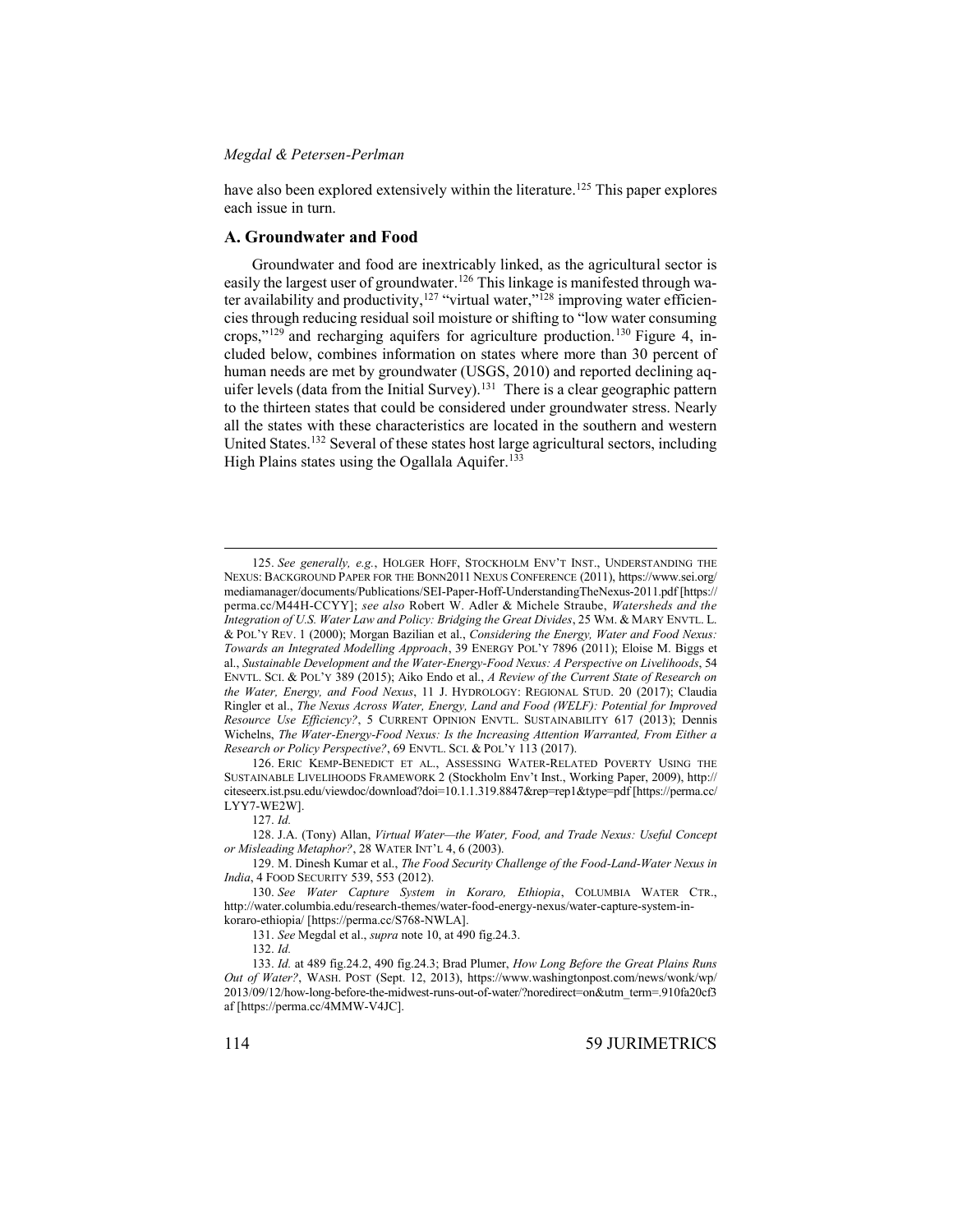



Shifts in water uses in some states have driven increased use of groundwater, as reported in the Initial Survey.<sup>135</sup> Agriculture was reported to be a notable contributor to groundwater contamination.<sup>136</sup> According to the Second Survey, almost all states (40) reported nitrates or nutrients, eleven states reported pesticides as a contaminant of concern in their state, and thirty-seven states reported agricultural sites as a source of groundwater contamination.<sup>137</sup> In addition, seventeen states reported concentrated animal feeding operations as a contamination source.<sup>138</sup>

As agriculture is the largest consumptive sector of groundwater use, it has directly and indirectly been responsible for regional innovations as revealed by the case study analysis. Agricultural water users, through water consumption, their preservation of their water rights, and participation in water planning efforts, have helped to drive innovations in water conservation and augmentation. <sup>139</sup> In Orange County, California, agricultural users continued to use groundwater that may have eventually reached municipal water supply areas to protect their groundwater right allotments from being curtailed, despite the establishment of the OCWD in 1933 and the introduction of Colorado River water to the supply portfolio in 1949.<sup>140</sup> This led to the OCWD "using advanced wastewater reclamation in 1975 to protect against seawater intrusion into fresh

FALL 2018 115

<sup>134.</sup> Figure 4 was adapted using information from INITIAL SURVEY, *supra* note [3,](#page-2-1) at 3 fig.1. 135. *See id.* app. B, https://wrrc.arizona.edu/sites/wrrc.arizona.edu/files/pdfs/Groundwater GovernanceReport-FINALAppendixB.pdf [https://perma.cc/8CUY-PB8P] (App. B posted online separately).

<sup>136.</sup> SECOND SURVEY, *supra* not[e 32,](#page-5-0) at 8.

<sup>137.</sup> *Id.* at 9 fig.5, 12 fig.8.

<sup>138.</sup> *Id.* at 9 fig.5.

<sup>139.</sup> *See* BABBITT ET AL., *supra* not[e 108,](#page-13-0) at 7–8.

<sup>140.</sup> *See* Megdal et al., *supra* not[e 13,](#page-3-1) at 724.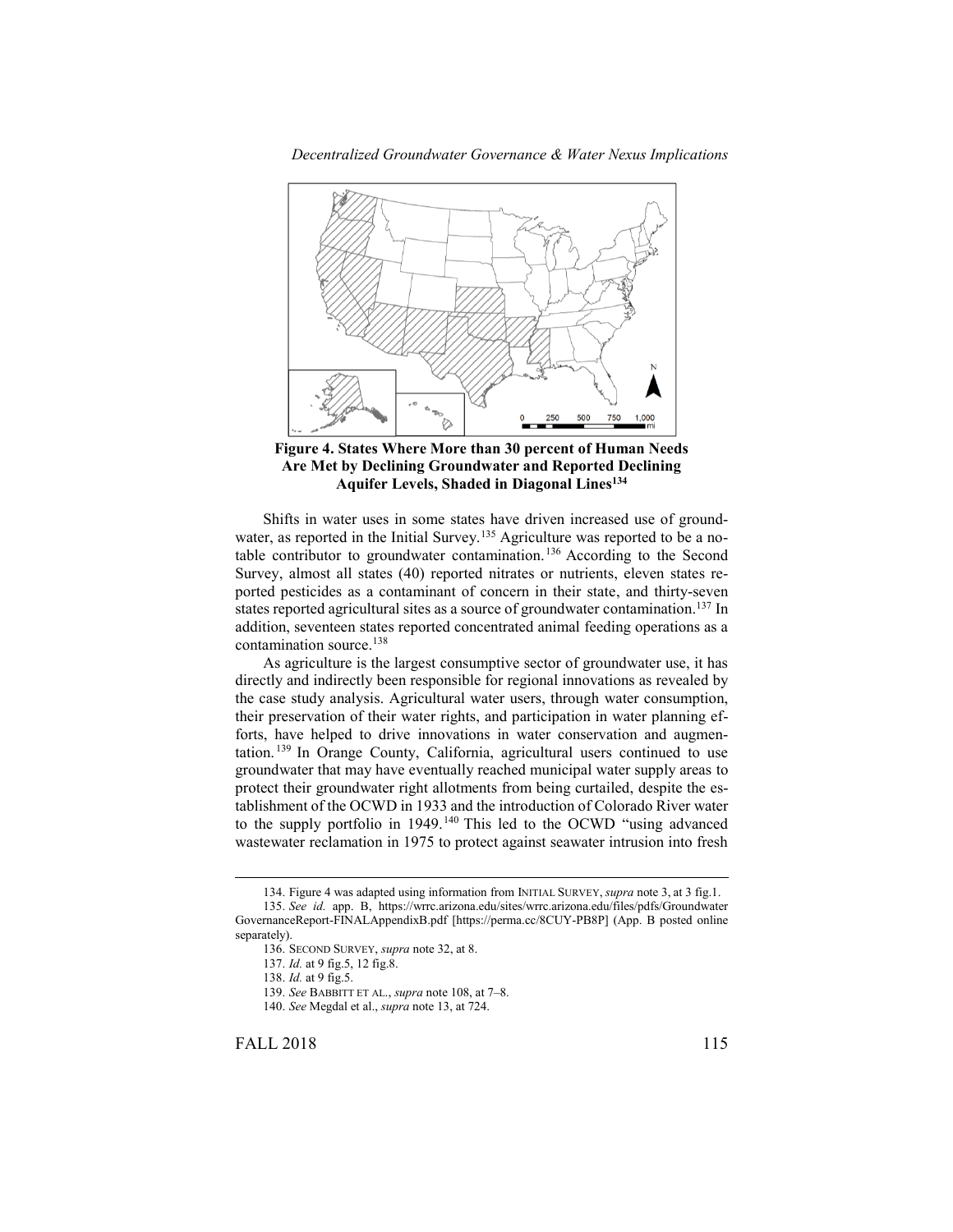groundwater drinking supplies." <sup>141</sup> The OCWD also enacted unique funding mechanisms to purchase supplemental water for the groundwater basin, operate and maintain water production, and purchase water rights and spreading facilities.<sup>142</sup> Agricultural interests were also identified as regulated groundwater users required to participate in the PrAMA and the CFWI.<sup>143</sup> Agricultural users in the PrAMA have participated in water "conservation programs . . . , augmentation plans to bolster water supply, and a water management assistance plan." <sup>144</sup> The Arizona Department of Water Resources has the authority to limit agricultural groundwater pumping in the PrAMA.<sup>145</sup> In the CFWI, agricultural users coordinated with government entities, utilities, and industry to craft a regional water supply plan.<sup>146</sup>

#### **B. Groundwater and Energy**

<span id="page-17-0"></span>Energy and groundwater are inextricably linked, including through energy needed to pump groundwater,<sup>147</sup> the use of groundwater for extracting natural resources, <sup>148</sup> and biofuel production. <sup>149</sup> The linkages have grown stronger in recent years; particularly as hydraulic fracturing has increased.<sup>150</sup> For instance, increased oil-field industrial use for hydraulic fracturing in North Dakota was reported in the Initial Survey as a driver of increased use and reliance on groundwater.<sup>151</sup> Energy has also been reported by state water professionals as sources of contamination.<sup>152</sup> In the Second Survey, twelve states reported oil/gas exploration and production, nine states reported oil/gas wastewater disposal, eight states reported coal ash impoundments/disposal, and six states reported injection wells (other than Class II) as sources of contamination.<sup>153</sup> Fifteen states also selected contaminants associated with oil and gas as a contaminant of concern.<sup>154</sup> States also predict that the energy sector will require attention with its connections to groundwater.<sup>155</sup> Eighteen states cited oil and gas exploration and production, and fifteen states cited resource development as likely issues requiring

<sup>141.</sup> *Id.*

<sup>142.</sup> WOODSIDE & WESTROPP, *supra* not[e 102,](#page-13-1) at 11-1–11-4.

<sup>143.</sup> *See* Megdal et al., *supra* not[e 13,](#page-3-1) at 721.

<sup>144.</sup> *Id.* at 726.

<sup>145.</sup> *See id.* at 724–26.

<sup>146.</sup> *Id.* at 728.

<sup>147.</sup> Laurent Hardy et al., *Evaluation of Spain's Water-Energy Nexus*, 28 INT'L J. WATER RESOURCES DEV. 151, 152 (2012).

<sup>148.</sup> R.E. Jackson et al., *Groundwater Protection and Unconventional Gas Extraction: The Critical Need for Field-Based Hydrogeological Research*, 51 GROUNDWATER 488, 489 (2013).

<sup>149.</sup> J.S. Bergtold et al., *Water Scarcity and Conservation Along the Biofuel Supply Chain in the United States: From Farm to Refinery, in* COMPETITION FOR WATER RESOURCES: EXPERIENCES AND MANAGEMENT APPROACHES IN THE US AND EUROPE 124, 124–25 (Jeffrey M. Peterson & Jadwiga R. Ziolkowska eds., 2017).

<sup>150.</sup> Jackson et al., *supra* not[e 148.](#page-17-0)

<sup>151.</sup> Megdal et al., *supra* not[e 6,](#page-2-2) at 680.

<sup>152.</sup> *See id.*

<sup>153.</sup> SECOND SURVEY, *supra* not[e 32,](#page-5-0) at 9 fig.5.

<sup>154.</sup> *Id.* at 12 fig.8.

<sup>155.</sup> *Id.* at 31.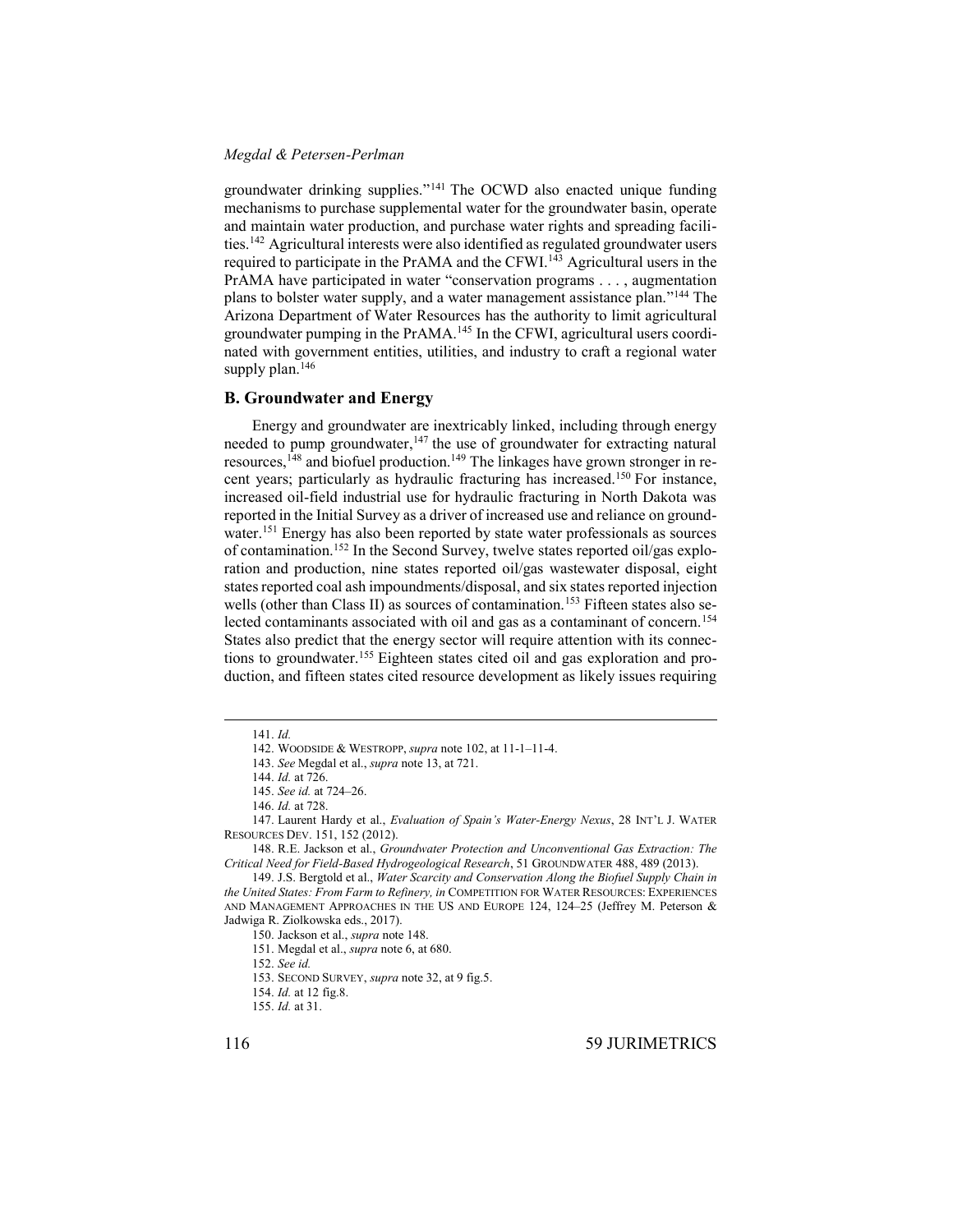attention in the next ten years.<sup>156</sup> Along those lines, some state water professionals also predicted that issues involving energy would be likely addressed through groundwater regulations and policies in the next five years.<sup>157</sup> Water professionals in eight states predicted pumping regulations/policies, six predicted injection regulations/policies, and five predicted oil and gas exploration and production regulations/policies.<sup>158</sup>

Figure 5 shows the status of oil and gas exploration in U.S. states. As the figure indicates, oil and gas exploration are occurring in twenty-six states, and the exploration is regulated in every state where it is occurring.





Energy is also undoubtedly significant in transporting groundwater, particularly through pumping. As groundwater levels decline, energy costs increase to pump water from greater depths and treat water that is often of lower quality.<sup>160</sup>

#### **C. Groundwater and Climate**

Groundwater is often turned to as a source of water when surface water is not readily available or scarce, such as in the cases of drought, or when hydrologic conditions become more variable.<sup>161</sup> Groundwater use is projected to increase in the context of rising temperatures and variable, decreasing precipita-

 $\overline{a}$ 

FALL 2018 117

<sup>156.</sup> *Id.* at 31 fig.22.

<sup>157.</sup> *Id.* at 36 fig.26.

<sup>158.</sup> *Id.*

<sup>159.</sup> Figure 5 was adapted using information from *id.* at 17 fig.13.

<sup>160.</sup> *Groundwater Depletion*, USGS, https://water.usgs.gov/edu/gwdepletion.html [https:// perma.cc/MT57-PK2D].

<sup>161.</sup> Megdal et al., *supra* not[e 6,](#page-2-2) at 678.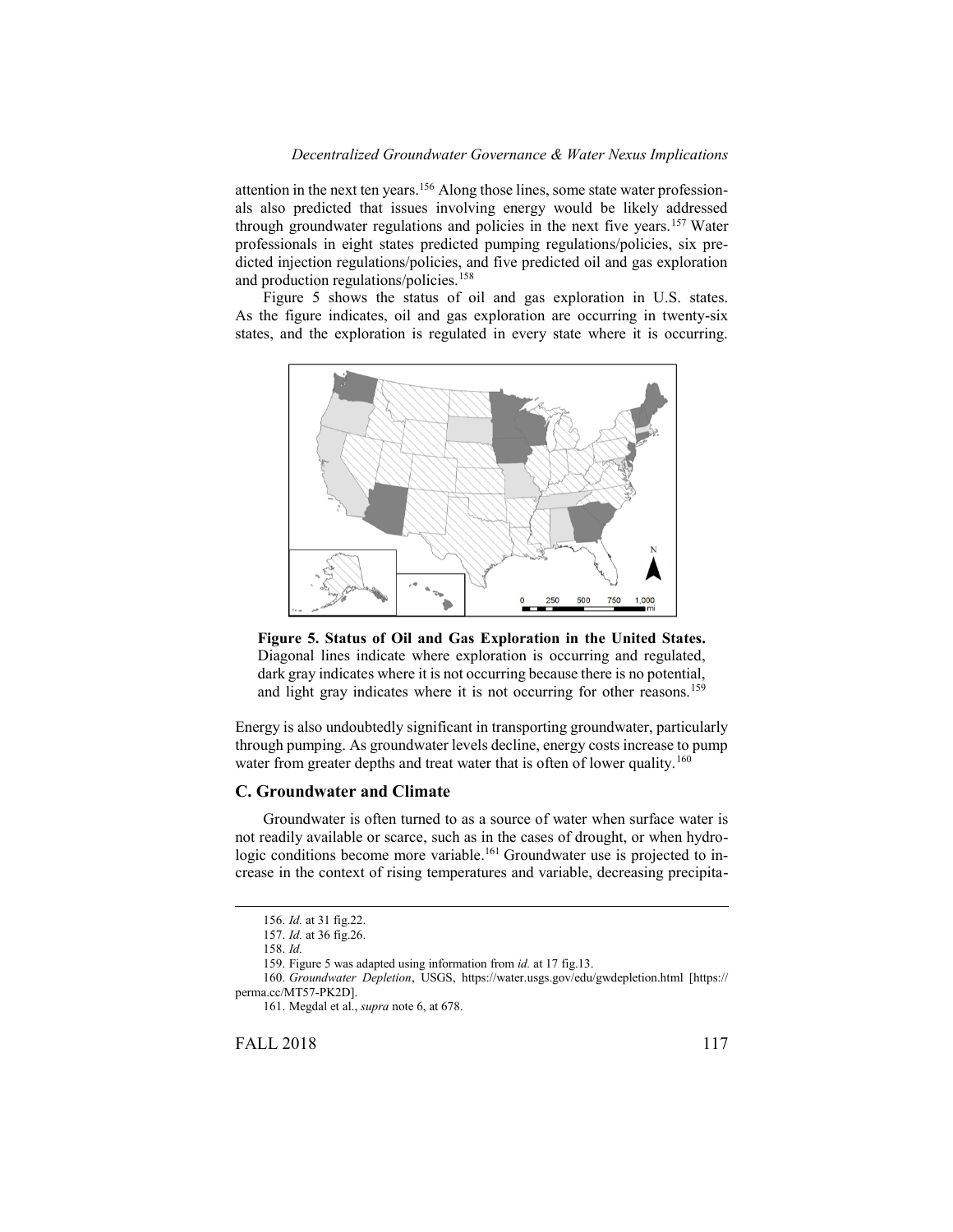tion in certain locations.<sup>162</sup> In the Initial Survey, for example, "[t]he respondent from Colorado noted that 'changing hydrologic conditions, changes to river call conditions, and other factors have led to tighter administration and inclusion of other nontraditional uses in administration [of groundwater]."<sup>163</sup>

The connections between surface water and groundwater can also affect ecosystems.<sup>164</sup> However, only 51 percent of state respondents indicate that their states have laws explicitly recognizing or addressing "the connection between surface water and groundwater."<sup>165</sup> In the Initial Survey, half of respondents (25 of 51) reported that laws in their state consider the needs of groundwaterdependent ecosystems, with respondents from Montana and Nebraska reporting "indirect environmental protection through in-stream flow provisions."<sup>166</sup> Oftentimes environmental needs are neglected in state groundwater laws.

\*\*\*\*\*\*\*\*\*

The survey and case study represent illustrative investigations into groundwater governance and management in the United States, yet much remains to be uncovered. The surveys reveal that many states have similar priorities and tools for managing and governing groundwater, yet have varying challenges, policies, and resources available to them. <sup>167</sup> The case studies reveal local complexities related to groundwater governance and demonstrate how stakeholder engagement and litigation (or the threat thereof) can act as drivers of innovation and policy-making. <sup>168</sup> Limited study scopes, due in part to funding availability, meant that the research team could not get into the depth of analysis necessary to assess the efficacy of alternative governance regimes. Such assessment would require large-scale and longer-term investigations.

The results show the decentralized nature of U.S. groundwater governance. This decentralization and division of state responsibilities by water quantity and water quality result in piecemeal consideration of water-food-energy-climate nexus issues.

Based on this analysis, we can offer some insights for approaches that can address issues spanning the water-food-energy-climate nexus. Cross-jurisdictional collaboration is one such approach. The findings highlight the need for states to collaborate with sub-state, federal, and neighboring jurisdictions on groundwater challenges relating to food, energy and climate, particularly in areas where these groundwater problems are more regional or transboundary in nature.

Another approach states may wish to consider is the consideration of conjunctive water linkages in future policies. Though groundwater is very often

<sup>162.</sup> Christopher A. Scott, *The Water-Energy-Climate Nexus: Resources and Policy Outlook for Aquifers in Mexico*, 47 WATER RESOURCES RES., Dec. 10, 2011, at 1, 16.

<sup>163.</sup> Megdal et al., *supra* not[e 6,](#page-2-2) at 680.

<sup>164.</sup> *Id.* at 682.

<sup>165.</sup> INITIAL SURVEY, *supra* not[e 3,](#page-2-1) at 7.

<sup>166.</sup> Megdal et al., *supra* not[e 6,](#page-2-2) at 679-80.

<sup>167.</sup> *See generally* INITIAL SURVEY, *supra* not[e 3;](#page-2-1) *see also* SECOND SURVEY, *supra* not[e 32.](#page-5-0) 168. Megdal et al., *supra* not[e 13,](#page-3-1) at 732.